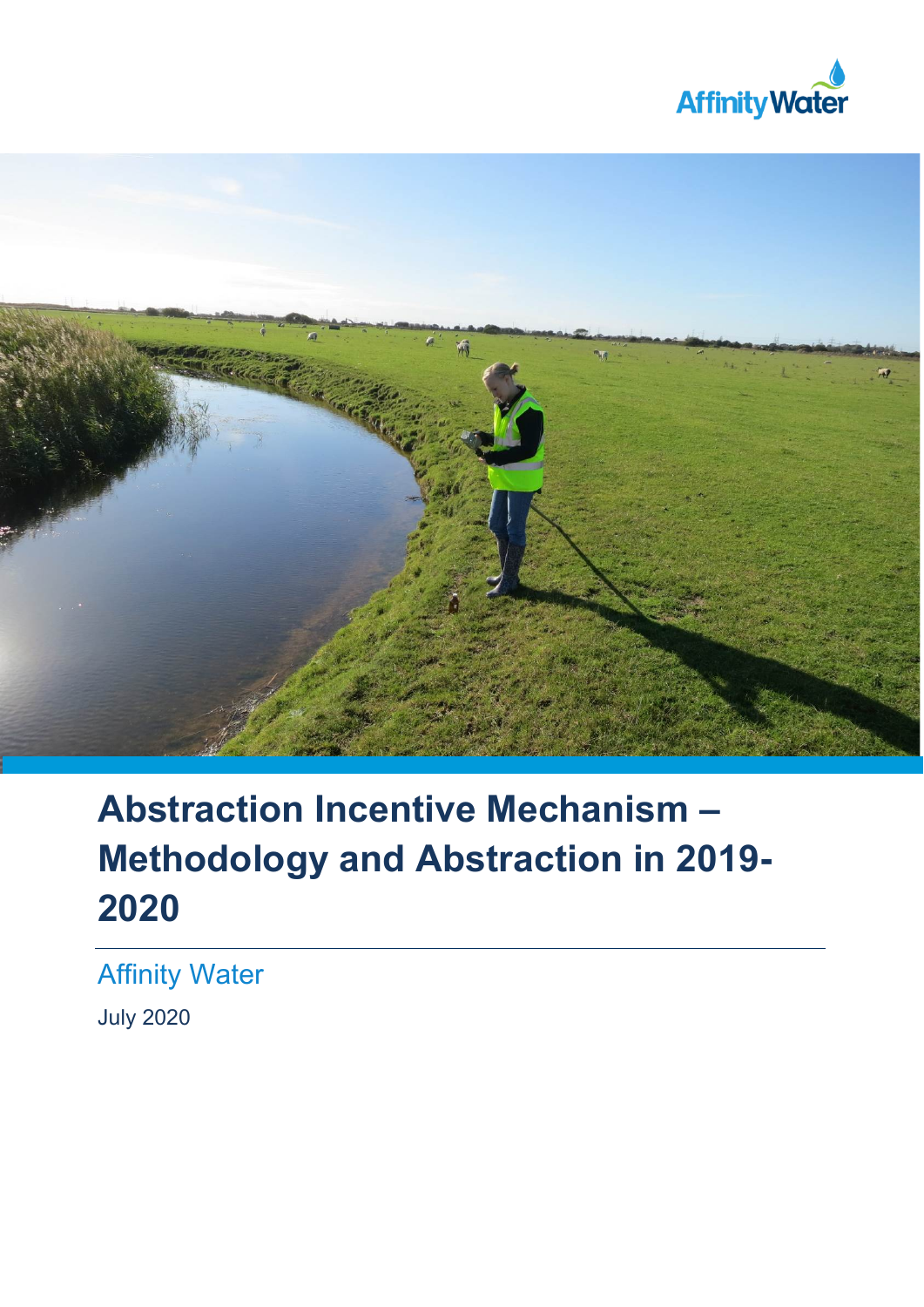

#### *Security Notice*

*This document is classified as official sensitive in accordance with the Security and Emergency Measures Directive as it includes specific location details of public water supply sources. This document is only to be reviewed by designated persons and must not be disclosed or published to third parties or placed on a website. A redacted version of this document is available for publication.*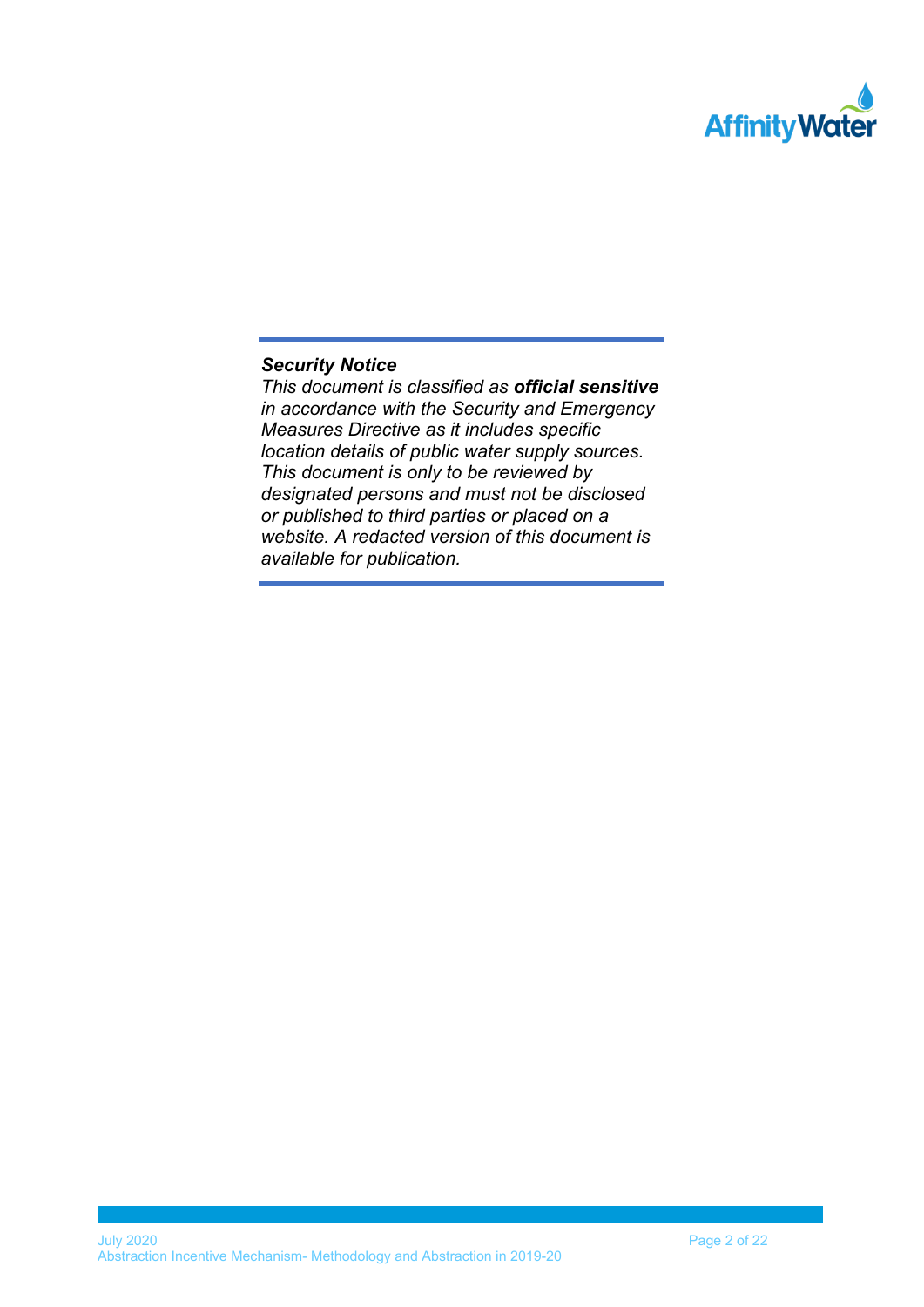

### **Asset Strategy document control sheet**

#### **Document amendment history**

| <b>Version</b> | <b>Status</b>      | <b>Date</b> | <b>Amendment to this version</b> |
|----------------|--------------------|-------------|----------------------------------|
| 0.1            | <b>First Draft</b> | 08/04/2020  | <b>Grace Harland</b>             |
| 0.2            | Second draft       | 17/04/2020  | As per IK comments               |
| 0.3            | Final draft        | 21/04/2020  | As per DY comments               |
|                | Final              | 31/07/2020  | Redacted for publication         |

#### **Document approval**

| <b>Document title</b>               | Abstraction Incentive Mechanism - Methodology and Abstraction<br>in 2019-2020 |                                                       |  |            |  |  |  |  |
|-------------------------------------|-------------------------------------------------------------------------------|-------------------------------------------------------|--|------------|--|--|--|--|
| e-Document location                 | S:\Water Resources\AIM\2019 Work\AIM assessment YTD up to<br>end of March     |                                                       |  |            |  |  |  |  |
|                                     | <b>Name</b>                                                                   | <b>Title</b><br><b>Signature</b><br><b>Date</b>       |  |            |  |  |  |  |
| <b>Author/originator</b>            | <b>Grace Harland</b>                                                          | <b>Asset Scientist</b>                                |  | 08/04/2020 |  |  |  |  |
| <b>Technical Reviewer 1</b>         | Ilias Karapanos                                                               | <b>Asset Specialist</b>                               |  | 17/04/2020 |  |  |  |  |
| <b>Technical Reviewer 2</b>         | <b>Daniel Yarker</b>                                                          | <b>Senior Asset Scientist</b>                         |  | 21/04/2020 |  |  |  |  |
| <b>Approver 1</b><br>(internal use) | Affie Panayiotou                                                              | <b>Head of Strategic</b><br>Planning &<br>Environment |  | 12/06/2020 |  |  |  |  |
| <b>Approver 2</b><br>(external use) | <b>Keith Gardner</b>                                                          | Director of Asset<br>Strategy, Data and<br>innovation |  | 30/07/2020 |  |  |  |  |

**Disclaimer**

**This document has been prepared in accordance with the** *Affinity Water Quality System* **and is uncontrolled for use outside the company except for those recipients on the controlled circulation list.** 

**Uncontrolled copies will not be updated if and when changes are made.**

**If you do not have a controlled copy and you wish to make use of this document, you should contact Affinity Water to obtain a copy of the latest available version.**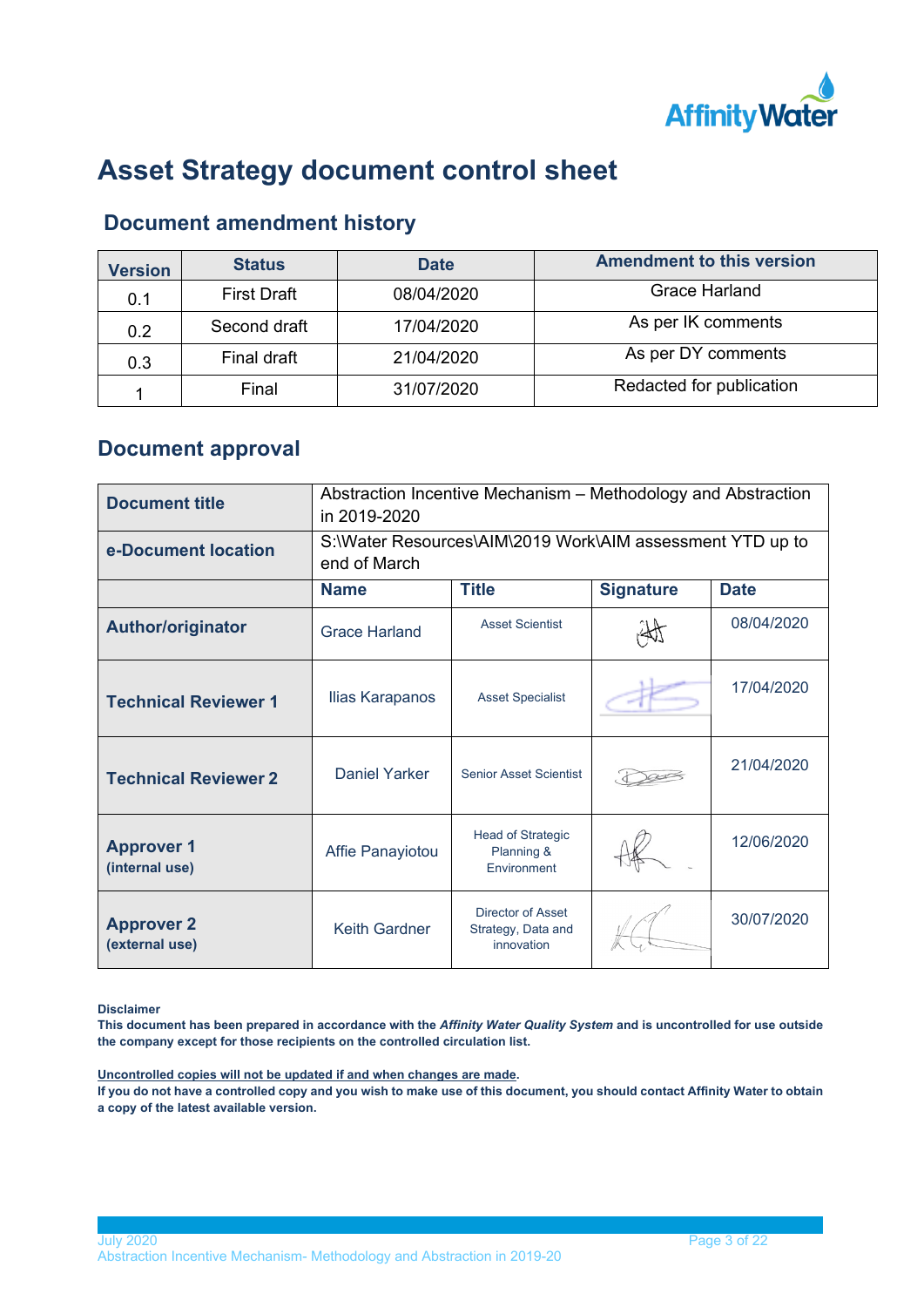

# **This page is left intentionally blank**

July 2020 Page 4 of 22 Abstraction Incentive Mechanism- Methodology and Abstraction in 2019-20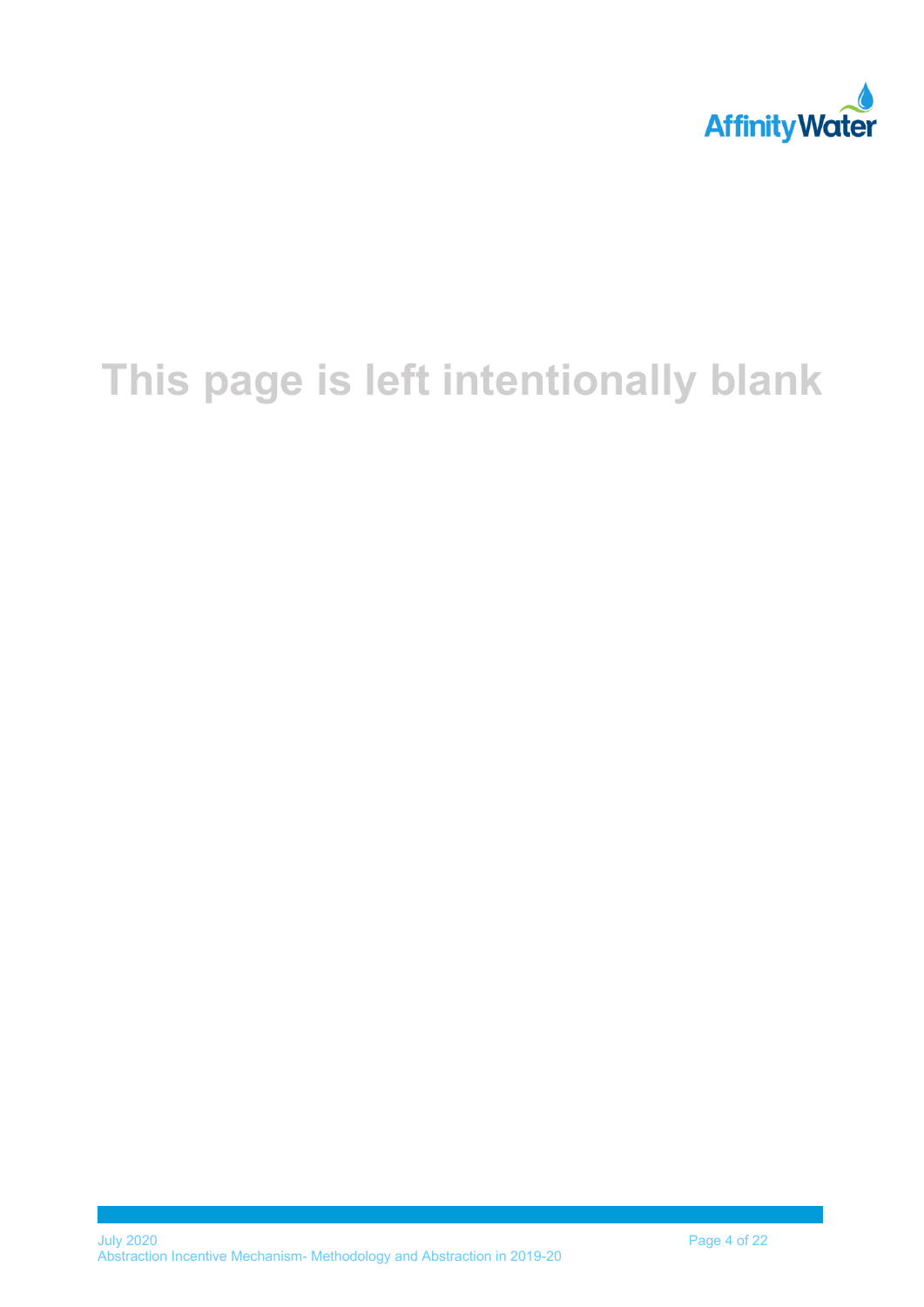

### **Table of Contents**

### **Table of Figures**

| Figure 1: Relationship between River Flows at Hitchin Gauging Station and Groundwater Levels |  |
|----------------------------------------------------------------------------------------------|--|
|                                                                                              |  |
| Figure 2: Background Groundwater Level Fluctuations Measured at the Environment Agency       |  |
|                                                                                              |  |

### **Table of Tables**

| Table 5. AIM baseline Abstraction versus Actual Abstraction in 2019-20 16 |  |
|---------------------------------------------------------------------------|--|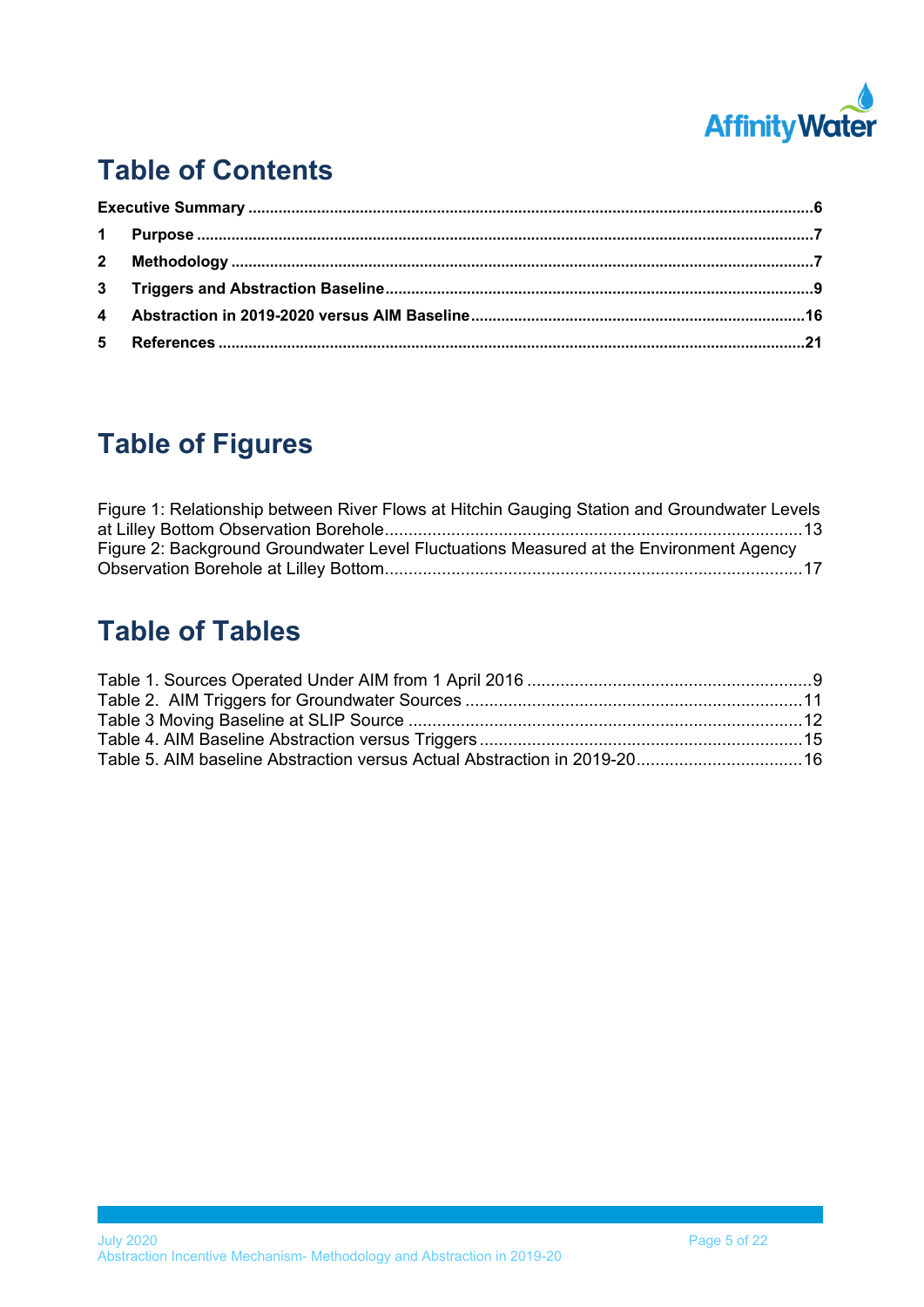

### <span id="page-5-0"></span>Executive Summary

The Abstraction Incentive Mechanism (AIM) has been proposed by Ofwat with the objective to encourage water companies to reduce the environmental impact of abstracting water at environmentally sensitive sites during low flow periods (i.e. droughts). The purpose of this document is to set out the methodology and assumptions used to calculate the AIM triggers and baseline abstraction values. Actual abstraction data from the AIM sources for the financial year 2019-20 are shown in this report, in order to track performance and validate the AIM triggers selected.

A total of 23 groundwater sources were identified as sensitive by Affinity Water in 2016 when AIM came in force, some of which already had or will have sustainability reductions implemented in AMP6 and AMP7 respectively. A number of sources that are part of the AIM list, have an operating agreement in place, other licence condition or are currently under National Environment Programme investigation. The AIM taskforce guidelines as proposed by Ofwat were followed to calculate the triggers and abstraction baseline figures. The AIM triggers selected were based on the Environment Agency's Restoring Sustainable Abstraction assessments, NEP investigations or other Environmental Impact Assessment work. Where current investigations were in place, the preferred trigger points on river flows were adopted, based on Environmental Flow Indicators in consultation with the Environment Agency. In the absence of these, Q95 flows were adopted as best indication of low flow conditions for the AIM triggers. Baseline abstraction values were calculated based on the 20-year period of  $1<sup>st</sup>$  April 1995 - 31<sup>st</sup> March 2015 as this period is considered representative enough to include a number of droughts with and without demand restrictions. Where sustainability reductions have already taken place, which have not reduced the deployable output to zero Ml/d, we have kept these sources in AIM, with the new AIM baseline being defined as the new annual licensed rate. Some AIM sources are also drought permit sites and we propose that when abstracting under a drought permit, AIM should not apply in the same region as the drought permit for the permit duration.

Following the Ofwat guidance, two equations were used to calculate the AIM performance and the normalised AIM performance. For the sixteen AIM sources at which the trigger was breached during 2019-20, the global AIM performance was -2,057.7 Ml and the normalised global AIM performance was -3.37. The negative AIM performance figure signifies an improved performance compared to historic droughts, as average abstraction was lower than the baseline at the global scale. This suggests that the company met and exceeded the AIM baseline figures for the financial year 2019-20 which is mainly linked to the active management of available sources and on-going operational outages. It is also linked to the more effective and closer management of the SLIP source and the assessment method.

Following the annual review of the AIM triggers and baseline abstractions, it appears that they are robust and representative of the catchment status. The validity of the triggers and baseline abstraction is constantly monitored, and the next AIM performance review will take place in July 2020 for Q1 of 2020-21.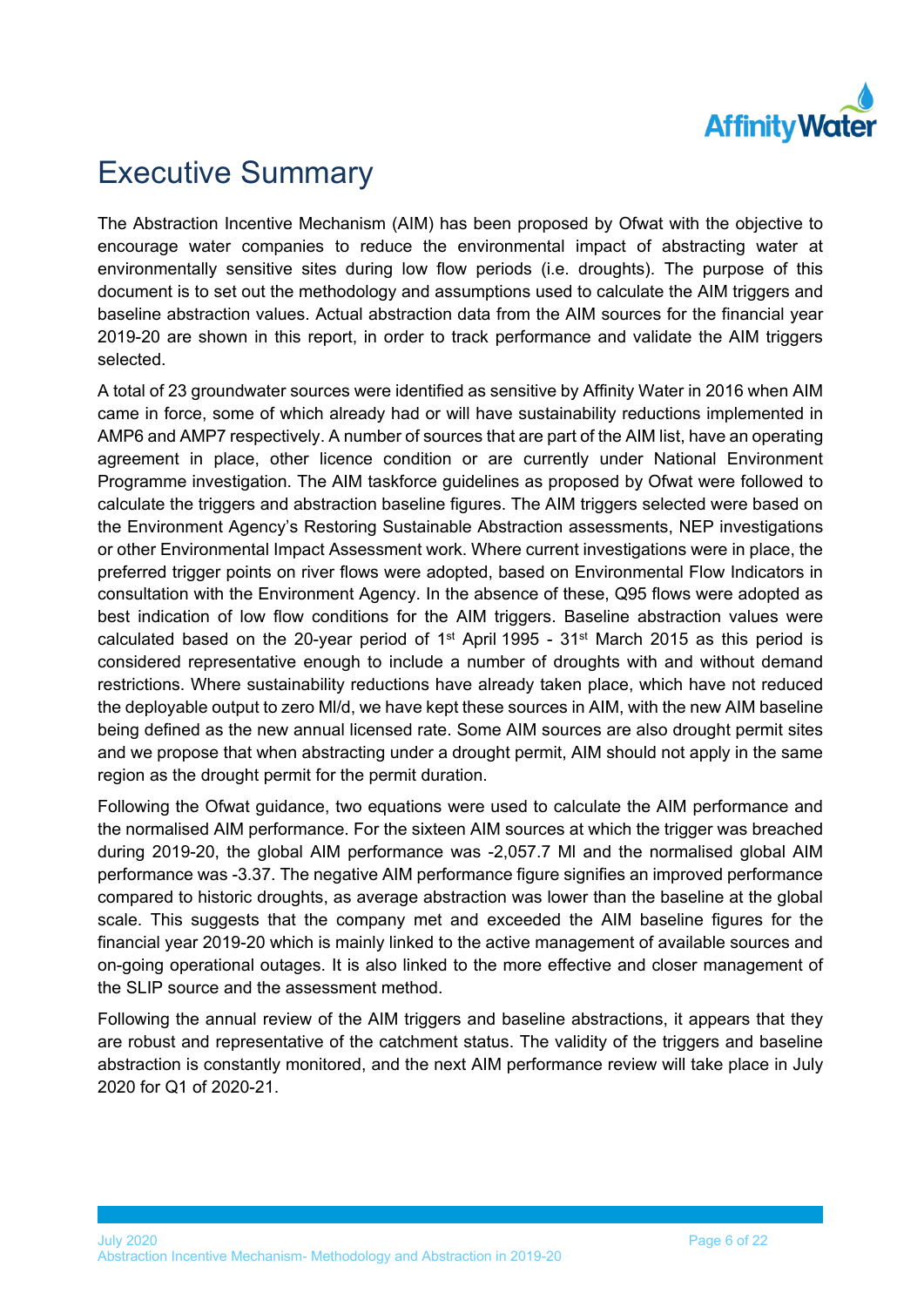

#### <span id="page-6-0"></span>**1 Purpose**

The Abstraction Incentive Mechanism (AIM) has the objective of encouraging water companies to reduce the environmental impact of abstracting water at environmentally sensitive sites in low flow periods (i.e. droughts). The purpose of this document is to set out the methodology and assumptions used to calculate the AIM triggers and baseline abstraction values. Furthermore, actual abstraction data from the AIM sources for the financial year 2019-20 are shown in this report, in order to track performance and validate the AIM triggers selected. Affinity Water have put forward a total of 23 groundwater sources to be included in AIM, which have been deemed as potentially environmentally sensitive by previous studies. AIM has come in force in reputational form since the 1<sup>st</sup> April 2016. Seven sources have been subject to sustainability reductions since 2016, with the deployable output (DO) at three of these sites being reduced to zero Ml/d. These three sources have been omitted from the AIM assessment, in addition to the CHAL source, which has been deemed to be 'not environmentally sensitive', following discussion with the Environment Agency. This leaves a total of 19 sources that have been assessed for AIM in this report.

### <span id="page-6-1"></span>**2 Methodology**

A total of 19 sites have been assessed as potentially having an impact on a surface waterbody hence included in the AIM list. Seven sources have been subject to sustainability reductions as of 1 April 2018 (three of them resulted in full cessation, so zero Deployable Output (DO)) and so the post-reduction abstraction rates for the remainder four sources are considered for this assessment period. Sustainability reductions are planned for six additional sources in AMP7. The remaining ten sources have either an operating agreement in place (i.e. augmentation scheme) or other licence condition or are currently under National Environment Programme (NEP) investigation. Some AIM sources are also drought permit sites and we propose that when abstracting under a drought permit, AIM should not apply for that site.

In order to calculate the trigger and abstraction baseline, the AIM Taskforce guidelines have been followed. Based on these, the AIM trigger is set based on a specific environmental trigger identified through the Environment Agency's (EA) Restoring Sustainable Abstraction (RSA) assessments, NEP investigations or other Environmental Impact Assessment (EIA) work. In cases where our sources are situated in catchments under previous or currently ongoing NEP investigations, we have adopted the preferred trigger points on river flows (Environmental Flow Indicators) as set out by the EA. For sites that have not been under investigation or this is currently underway with no triggers yet agreed, the Q95 flows have been adopted as the best indicator of low flow conditions below which AIM should operate. In the majority of cases, the potential impact on the surface water body is the river, so the trigger is set in the downstream gauging station that is considered to be representative of the groundwater catchment. There are exceptions to this, where a groundwater level trigger has been used instead, due to better representation of the aquifer baseline conditions or the absence of a gauging station.

The length of the record for each gauging station or groundwater level monitoring point is defined by the data availability and data quality in order to better calculate the AIM trigger. Where the Q95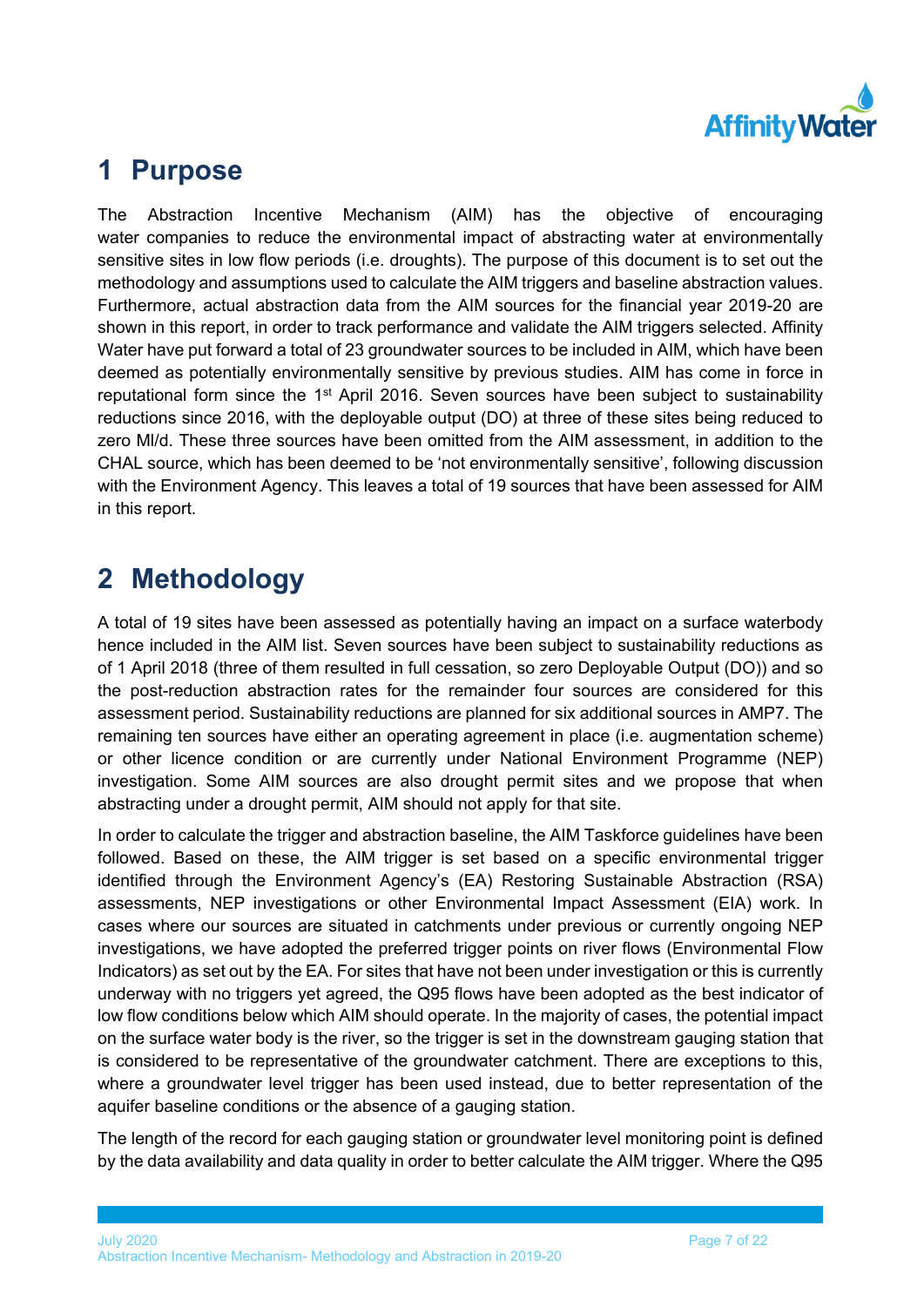

or Q70 values have been used, these were adopted from the Centre of Ecology and Hydrology as published in their website<sup>1</sup> in July 2016.

Once the AIM triggers were identified, the baseline abstraction values were calculated based on the average abstraction during the historic period when river flows or groundwater levels were at or below the trigger. The duration of the abstraction record was chosen as the period between the  $1<sup>st</sup>$  April 1995 and the  $31<sup>st</sup>$  March 2015. This 20-year period was chosen as the most representative of current and future abstraction patterns, as the distribution network constantly evolves and reliance on particular sources may change accordingly. Also, if this were to extend further back, the uncertainty on data quality would increase as flow meters were not always available, with abstraction being calculated based on pump hours. Following the AIM guidance stating that "the past needs to be representative of the future", the period from 1995 – 2015 is thought to best represent the future. Furthermore, this 20-year period includes a number of low flow periods (1997, 2003, 2005, 2006 and 2012) with some of them having demand restrictions and others being unrestricted. As such, this record is considered as being long enough to incorporate different types of droughts and also smooth out abstraction values that may be very low due to site outages. In cases where outliers were found that are deemed as not representative of the future use of the sources, these were highlighted and addressed appropriately as explained in the next sections.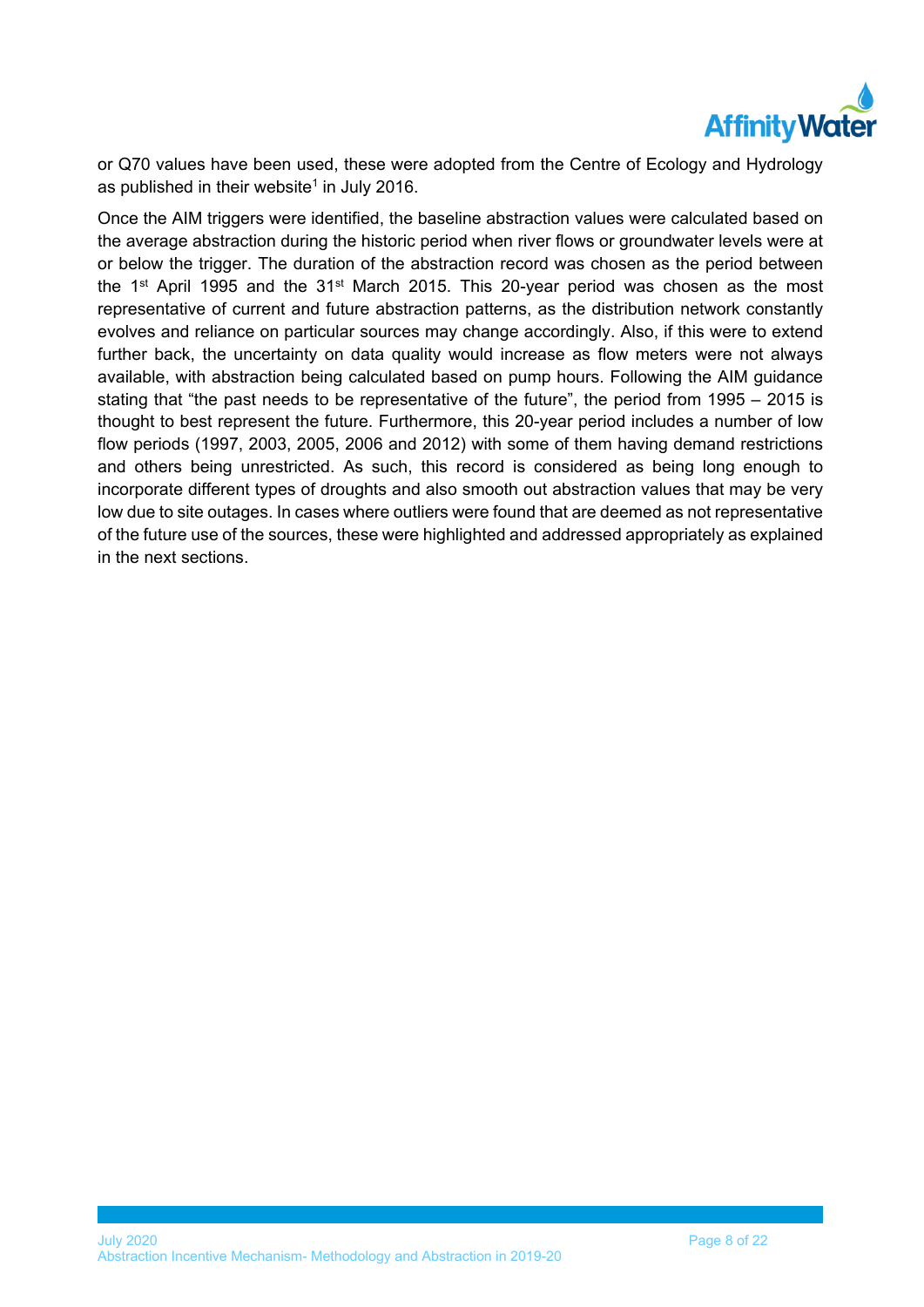

### <span id="page-8-0"></span>**3 Triggers and Abstraction Baseline**

[Table 1](#page-8-1) below presents the sources that were submitted to Ofwat in September 2015 for inclusion in the AIM list.

|                                                   | <b>Source</b>       | <b>Group</b> | <b>Licence</b><br><b>Number</b> | Avg.<br>Ann.<br><b>Licence</b> | <b>Max</b><br><b>Daily</b><br><b>Licence</b> | <b>2015 DO</b> |       | <b>AMP6 SR</b> |
|---------------------------------------------------|---------------------|--------------|---------------------------------|--------------------------------|----------------------------------------------|----------------|-------|----------------|
|                                                   | <b>NETH</b>         | <b>CLAY</b>  | 28/39/28/336                    |                                | 40.91                                        | 28.00          | 30.00 | No             |
| further<br>sites<br><b>D</b><br>NEP               | <b>BRIC</b>         | <b>CLAY</b>  | 28/39/28/336                    |                                | 27.28                                        | 14.00          | 15.00 | No             |
|                                                   | <b>CHES</b>         | Individual   | 28/39/28/104                    | 5.22                           | 7.09                                         | 5.22           | 6.00  | No             |
|                                                   | <b>OUGH</b>         | Individual   | 06/31/13/11                     | 4.55                           | 6.55                                         | 4.10           | 5.22  | No             |
|                                                   | <b>SLIP</b>         | Individual   | 06/33/14/36                     | 5.46                           | 6.82                                         | 0.00           | 0.00  | No             |
|                                                   | WELL                | Individual   | 06/33/13/10                     | 2.27                           | 2.27                                         | 1.15           | 1.15  | No             |
|                                                   | <b>OFFS</b>         | Individual   | 1.14<br>06/33/13/09             |                                | 1.14                                         | 0.00           | 0.00  | No             |
|                                                   | PRIM                | Individual   | 9/40/4/497/G                    | 3.00                           | 4.00                                         | 3.00           | 3.00  | No             |
| operating agreements<br>AMP5 sustainability       | <b>BUCM</b>         | Individual   | 14/033                          | 4.00                           | 4.00                                         | 4.00           | 4.00  | No             |
|                                                   | <b>DENG Gravels</b> | <b>DENG</b>  | 9/40/5/71/G                     | 9.04                           | 15.00                                        | 4.65           | 9.04  | No             |
|                                                   | <b>BOWB</b>         | <b>KENS</b>  | 28/39/28/130                    | 6.82                           | 11.37                                        | 5.82           | 5.82  | Yes            |
|                                                   | AMER                | <b>GREM</b>  | 28/39/28/334                    | 7                              | 18.18                                        | 7.00           | 12.00 | Yes            |
|                                                   | <b>WHIH</b>         | <b>WHIH</b>  | 29/38/03/42                     | 22.73                          | 30.46                                        | 15.00          | 28.00 | Yes            |
|                                                   | <b>FULL</b>         | <b>DIGS</b>  | 29/38/02/46                     | 9.09                           | 9.09                                         | 5.60           | 9.09  | Yes            |
| <b>AMP6 Sustainability</b><br>reduction sites     | <b>MARL</b>         | LITT         | 28/39/28/335                    |                                | 20.47                                        | 4.74           | 4.74  | Yes            |
|                                                   | <b>PICC</b>         | LITT         | 28/39/28/335                    |                                |                                              | 15.72          | 15.72 | Yes            |
|                                                   | HUGH                | Individual   | 28/39/25/47                     | 2.28                           | 2.27                                         | 1.60           | 1.75  | Yes            |
|                                                   | <b>DIGS</b>         | <b>DIGS</b>  | 29/38/02/46                     | 11.37                          | 11.37                                        | 7.88           | 7.88  | No             |
|                                                   | CHAL                | <b>GREM</b>  | 28/39/28/334                    | 4                              | 4.55                                         | 4.00           | 4.50  | No             |
|                                                   | <b>HOLY</b>         | <b>STAL</b>  | 28/39/28/337                    |                                | 9.09                                         | 8.20           | 9.09  | No             |
| sites                                             | <b>MUDL</b>         | <b>STAL</b>  | 28/39/28/337                    |                                | 11.37                                        | 10.03          | 11.37 | No             |
| Sustainability reduction<br><b>AMP7</b> potential | <b>PERI</b>         | Individual   | 28/39/28/401                    | 4.99                           | 5                                            | 4.19           | 4.19  | No             |
|                                                   | RUNL (Chalk)        | Individual   | 29/38/01/09                     | 9.55                           | 9.55                                         | 6.30           | 6.30  | No             |

#### <span id="page-8-1"></span>**Table 1. Sources Operated Under AIM from 1 April 2016**

Some of these sources have individual licences whilst others are part of a group licence. The licence and DO values reflect the situation in September 2015 as since then, our conceptual understanding has improved and sustainability reductions have already been implemented (BOWB reduced to zero as of 1 April 2016, FULL and HUGH reduced to zero as of 1 April 2017, WHIH reduced to an annual average of 2 Ml/d as of 1 April 2017, AMER reduced to an annual average of 4 Ml/d as of 1 April 2018 and the combined annual average of MARL and PICC reduced by 6.4 Ml/d as of 1 April 2018). Hence the licence and DO values have been adjusted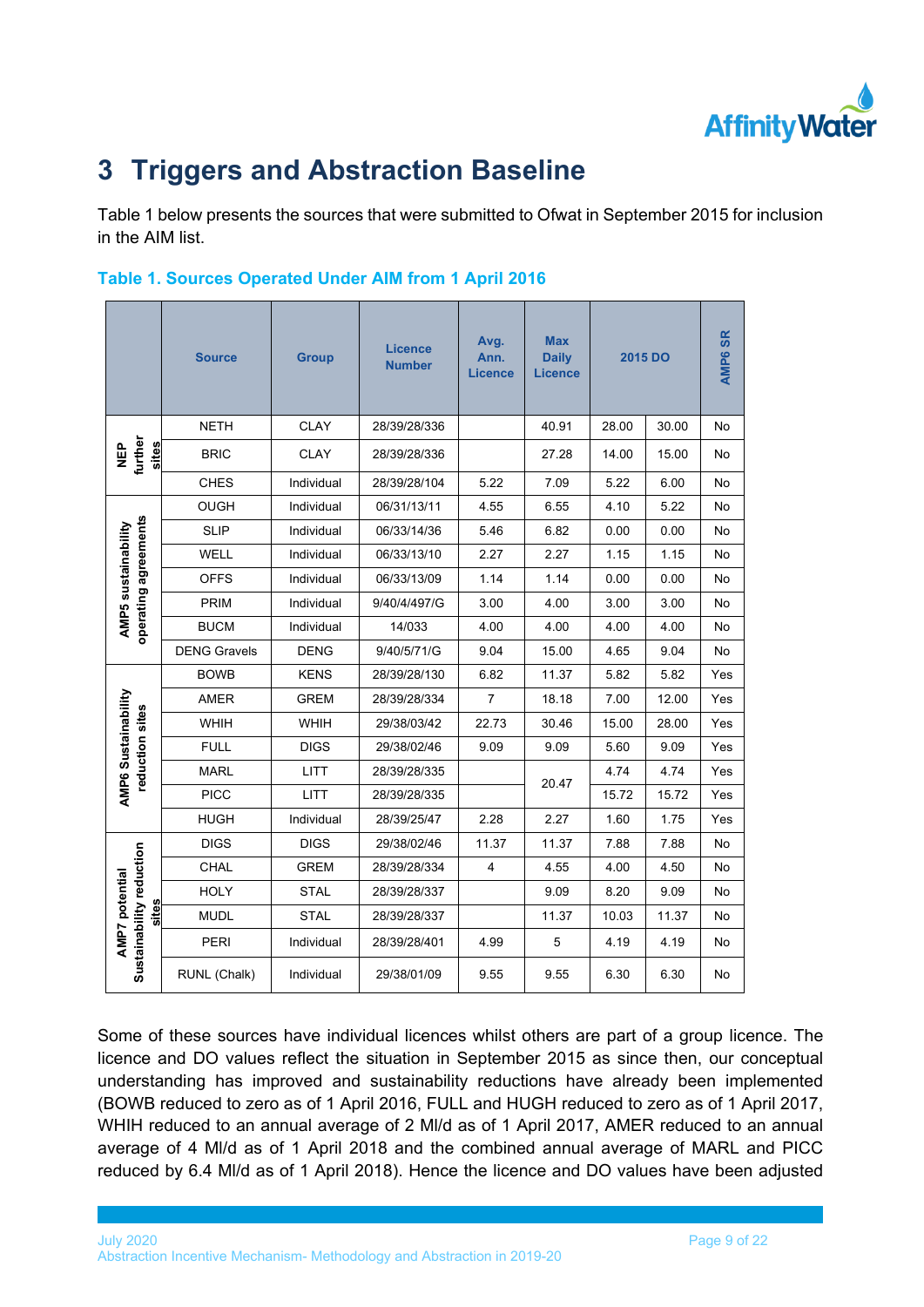

accordingly. Where DO has been reduced to zero Ml/d, it is proposed that AIM no longer applies to these sources as the impact of abstraction has been mitigated. Where DO has not been reduced to zero Ml/d, there remains the potential for a residual abstraction influence and so there is benefit in continuing to assess AIM against a lower AIM baseline. Therefore, FULL, HUGH and BOWB have been removed from the assessment whilst MARL, PICC, WHIH and AMER remain. CHAL source has been removed, as agreed following discussion with the Environment Agency that the potential benefit from an abstraction reduction here is small.

Some of the sources assessed for AIM are located in the same catchment and have been grouped as shown in [Table 4](#page-14-0) and [Table 5.](#page-15-1) The groupings have been used as the baseline was calculated based on the performance of AIM sources under historic droughts and this does not necessarily reflect the current operational regime. An example is the BRIC and NETH sources. These now both form baseload sources of the CLAY group and usually abstract at a higher rate than the AIM baseline. In the event of an operational outage at either of the sources, there is a need for the flexibility to increase abstraction at the other, to compensate the lost output. Without the grouping, we would not be able to recoup the lost volume if an outage occurred during a low flow period.

This is also important when calculating the normalised AIM score. The relative size of different abstractions means that if output from one source was increased in response to an outage at a baseload source during a low flow period, without the grouping, the normalised AIM score of the two sources would not balance and the AIM assessment would be inaccurate. Where sources are grouped, the same trigger point is used. This is downstream of both sources in the grouping, such that the benefit of their combined operation can be realised.

Based on the methodology explained in section 2, the calculated or adopted AIM triggers are presented in [Table 2.](#page-10-0)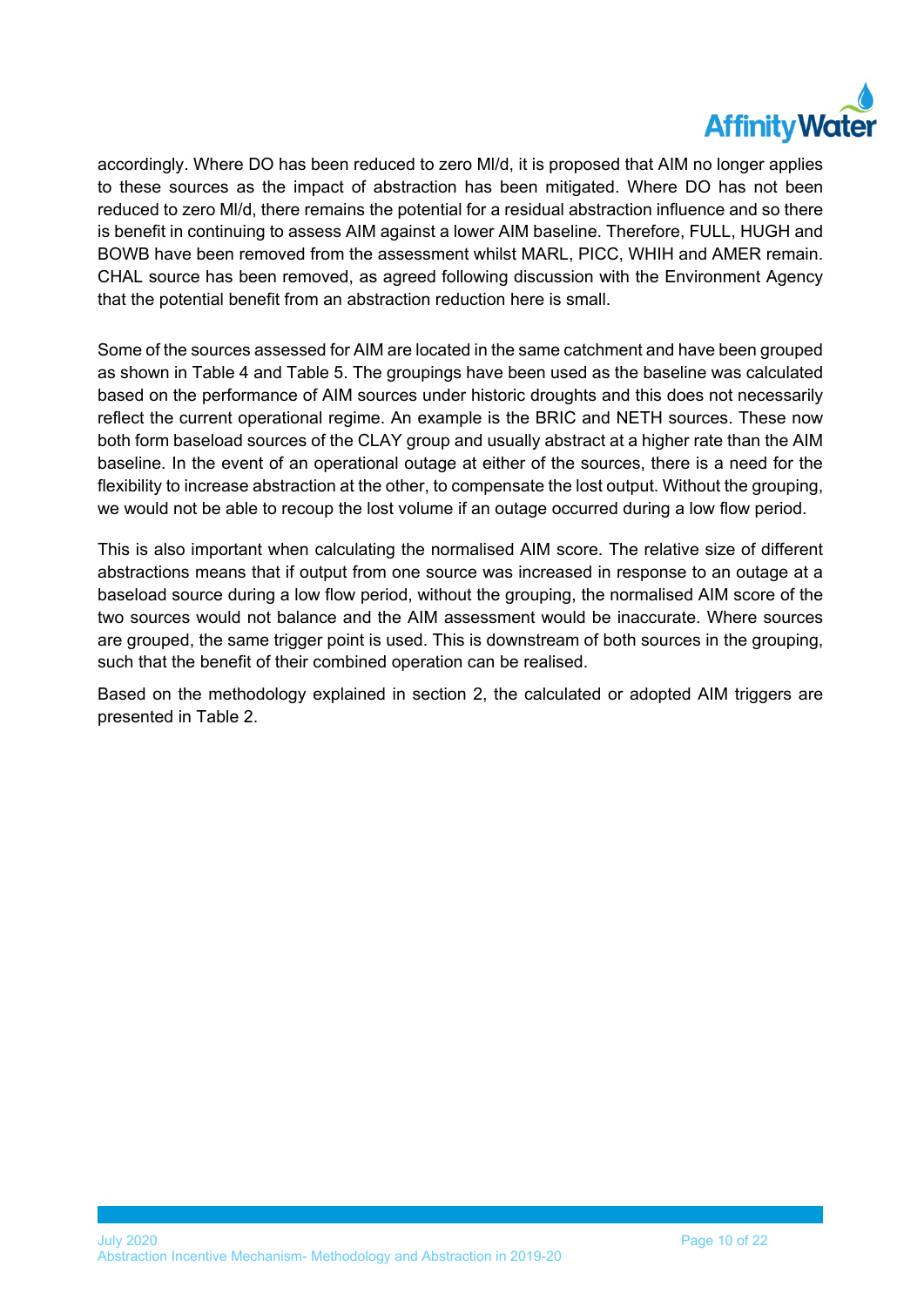

#### <span id="page-10-0"></span>**Table 2. AIM Triggers for Groundwater Sources**

| <b>Source</b>                  | <b>Trigger Location</b>            | <b>Monitoring Record</b>  | Q95 or<br>bespoke<br>trigger<br>(MI/d)        | <b>Comments</b>                                                                           |  |  |
|--------------------------------|------------------------------------|---------------------------|-----------------------------------------------|-------------------------------------------------------------------------------------------|--|--|
| <b>BRIC</b>                    |                                    |                           |                                               | Bespoke trigger based on minimum flows derived                                            |  |  |
| <b>NETH</b>                    | R. Colne at Berrygrove GS          | April 1995 - March 2015   | 13.00                                         | from AMP5 Options Appraisal Work                                                          |  |  |
| <b>WELL</b>                    |                                    |                           | 0.26                                          | Trigger based on Q95 adopted from CEH <sup>1</sup>                                        |  |  |
| <b>OUGH</b>                    | R. Hiz at<br>Hitchin GS            | August 1980 - to date     |                                               |                                                                                           |  |  |
| <b>OFFS</b>                    |                                    |                           |                                               |                                                                                           |  |  |
| DIGS (aggregated<br>with FULL) | R. Mimram at Panshanger GS         | December 1952 - to date   | 18.66                                         | Trigger based on Q95 adopted from CEH <sup>1</sup>                                        |  |  |
| <b>HOLY</b>                    | R. Ver at Colney Street GS         | April 1995 - March 2015   | 7.44                                          | Trigger based on Q95 adopted from CEH <sup>1</sup>                                        |  |  |
| <b>MUDL</b>                    |                                    |                           |                                               |                                                                                           |  |  |
| <b>MARL</b>                    | R. Gade at Croxley Green GS        | October 1970 - to date    | 32.00                                         | Trigger based on Hunton Bridge Licence condition                                          |  |  |
| <b>PICC</b>                    |                                    |                           |                                               | for flows at Croxley Green                                                                |  |  |
| AMER                           | R. Misbourne at Denham Lodge<br>GS | July 1984 - to date       | 5.53                                          | Trigger based on Q95 adopted from CEH <sup>1</sup>                                        |  |  |
| <b>WHIH</b>                    | R. Beane at Hartham Park GS        | August 1979 - to date     | 15.47                                         | Trigger based on Q95 adopted from CEH <sup>1</sup>                                        |  |  |
| <b>CHES</b>                    | R. Chess at Rickmansworth GS       | July 1974 - to date       | 15.38                                         | Trigger based on Q95 adopted from CEH <sup>1</sup>                                        |  |  |
| PERI                           | R. Lee at Luton Hoo/East Hyde      | October 1959 - to date    | 7.34                                          | Trigger based on Q70 adopted from CEH <sup>1</sup>                                        |  |  |
| <b>RUNL Chalk</b>              | GS                                 |                           |                                               |                                                                                           |  |  |
| <b>SLIP</b>                    | R. Rhee at Ashwell GS              | November 1965 - to date   | Dependent<br>on licensed<br>flow<br>condition | Trigger based on Operating Agreement for Ashwell<br><b>BH Augmentation</b>                |  |  |
| PRIM                           | R. Dour at Crabble Mill GS         | August 1966 - to date     | 18.06                                         | Trigger based on minimum flows at Crabble Mill as                                         |  |  |
| <b>BUCKM</b>                   |                                    |                           |                                               | per BUCM Licence condition                                                                |  |  |
| <b>DENG Gravels</b>            | <b>DENG</b><br>Tubewell 19         | October 2000 - March 2015 | 1.78 mAOD                                     | Bespoke trigger based on minimum levels for the<br>nearby wetlands (at 1.35 mAOD in TW33) |  |  |

The abstraction baseline values have been calculated as the average historic abstraction, based on the period April 1995 to March 2015 when the AIM trigger would have been reached, as set out in [Table 2.](#page-10-0) Where sustainability reductions have not reduced DO to zero Ml/d, the AIM baseline has been set as the post reduction annual licence limit, to discourage use of the peak licence still available under low flow conditions.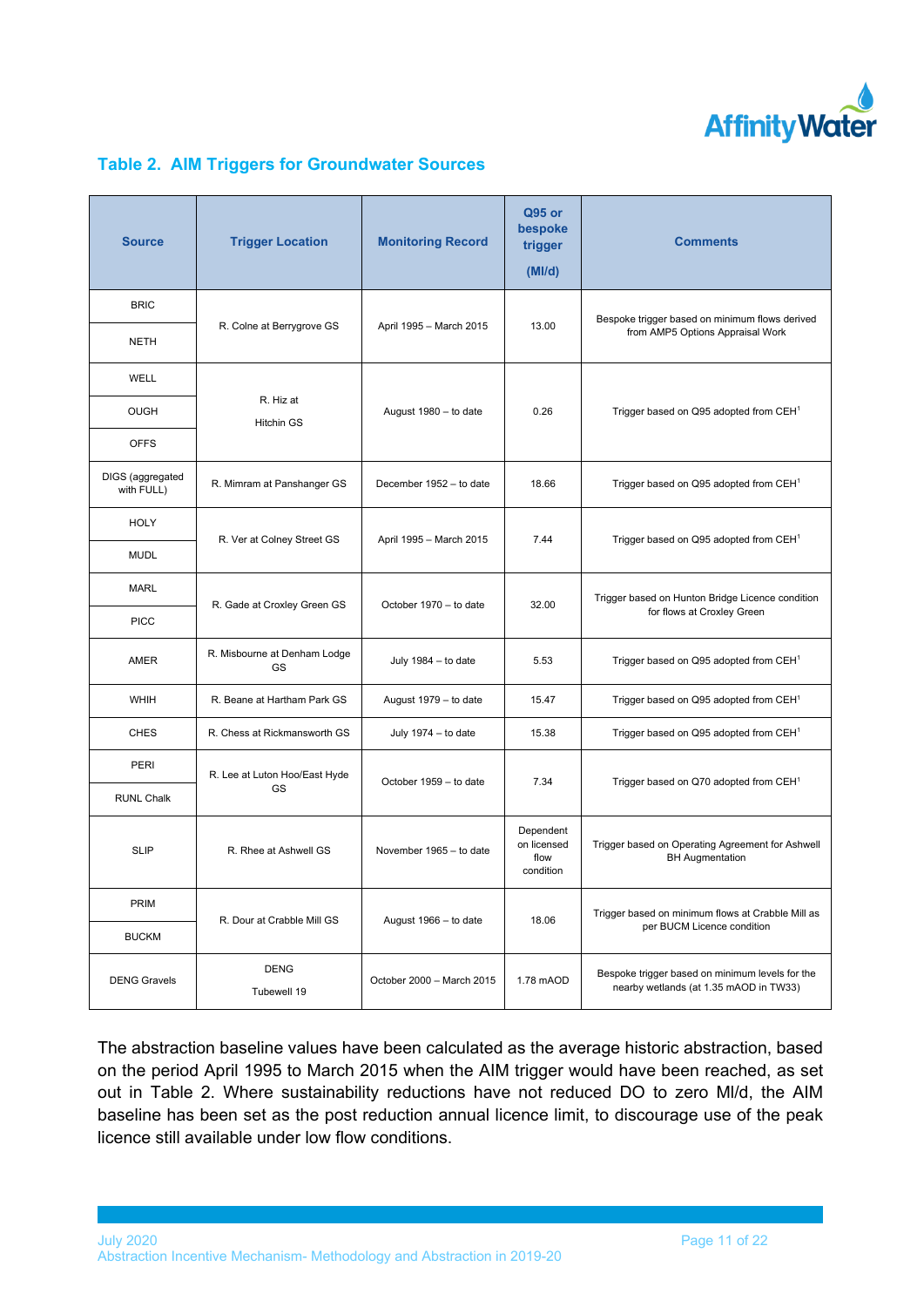

It is proposed that the AIM trigger for our SLIP source should vary, depending on flow at Ashwell gauging station on the Rhee and the abstraction rate specified in the licence. To allow for headroom, we usually abstract slightly less than we are entitled to under most of our abstraction licences. With this in mind, the AIM baseline for SLIP has been set at the  $95<sup>th</sup>$  percentile of the licensed abstraction at the site at any time, assuming that the flow is below 2.55 Ml/d (the first step on the table) (see [Table 3\)](#page-11-0), so that a benefit can be claimed for any abstraction lower than usual operation during a drought.

| <b>Flow at Ashwell Gauging Station at National Grid</b><br>Reference TL 267 401 in litres per second | Maximum Daily Abstraction rate in Proposed AIM trigger (95 % of<br>M/d | <b>Licensed volume)</b> |  |  |
|------------------------------------------------------------------------------------------------------|------------------------------------------------------------------------|-------------------------|--|--|
| Flows above 29.46 (2.55 Ml/d)                                                                        | Up to 6.82                                                             |                         |  |  |
| Between 28.95 and 29.46                                                                              | 5.46                                                                   | 5.18                    |  |  |
| <b>Between 28.41 and 28.94</b>                                                                       | 5.00                                                                   | 4.75                    |  |  |
| Between 27.90 and 28.40                                                                              | 4.55                                                                   | 4.32                    |  |  |
| Between 27.36 and 27.89                                                                              | 4.09                                                                   | 3.89                    |  |  |
| Between 26.83 and 27.35                                                                              | 3.64                                                                   | 3.46                    |  |  |
| Between 26.32 and 26.82                                                                              | 3.18                                                                   | 3.02                    |  |  |
| Between 25.78 and 26.31                                                                              | 2.73                                                                   | 2.59                    |  |  |
| Between 25.27 and 25.77                                                                              | 2.27                                                                   | 2.16                    |  |  |
| Between 24.74 and 25.26                                                                              | 1.82                                                                   | 1.73                    |  |  |
| <b>Between 24.20 and 24.73</b>                                                                       | 1.36                                                                   | 1.30                    |  |  |
| Between 23.69 and 24.19                                                                              | 0.91                                                                   | 0.86                    |  |  |
| <b>Between 23.15 and 23.68</b>                                                                       | 0.46                                                                   | 0.43                    |  |  |
| Less than $23.15$                                                                                    | 0.00                                                                   | 0.00                    |  |  |

#### <span id="page-11-0"></span>**Table 3 Moving Baseline at SLIP Source**

NETH and BRIC sources will operate under AIM at a combined daily abstraction of 37.16 Ml/d. The 5 Ml/d deficit from the current target can be met by the introduction of TOLP and/or the slight increase of EAST, which are part of the same group licence but located down catchment, so in theory are less environmentally sensitive as river flows are higher.

The Hitchin sources (WELL, OUGH and OFFS) currently have augmentation schemes in place, based on level trigger points at Charlton Mill Pond (for WELL) and Oughton Springs (for both OUGH and OFFS). It is proposed that AIM will only apply to the abstracted water for public water supply and not for augmentation, as augmentation is in place to mitigate the abstraction impacts and augmentation should reduce the frequency of the AIM trigger being breached. The EA also operates an augmentation scheme from Bath Springs borehole to the River Hiz downstream of Charlton Mill Pond and upstream of their gauging station. Despite the low augmentation volumes, if this is considered to skew the gauge readings when in operation, then a groundwater level trigger could apply based on the EA observation borehole at Lilley Bottom. The equivalent trigger for flows at Q95 (0.26 Ml/d) at Hitchin Gauging station, would be set at 92.4 mAOD based on the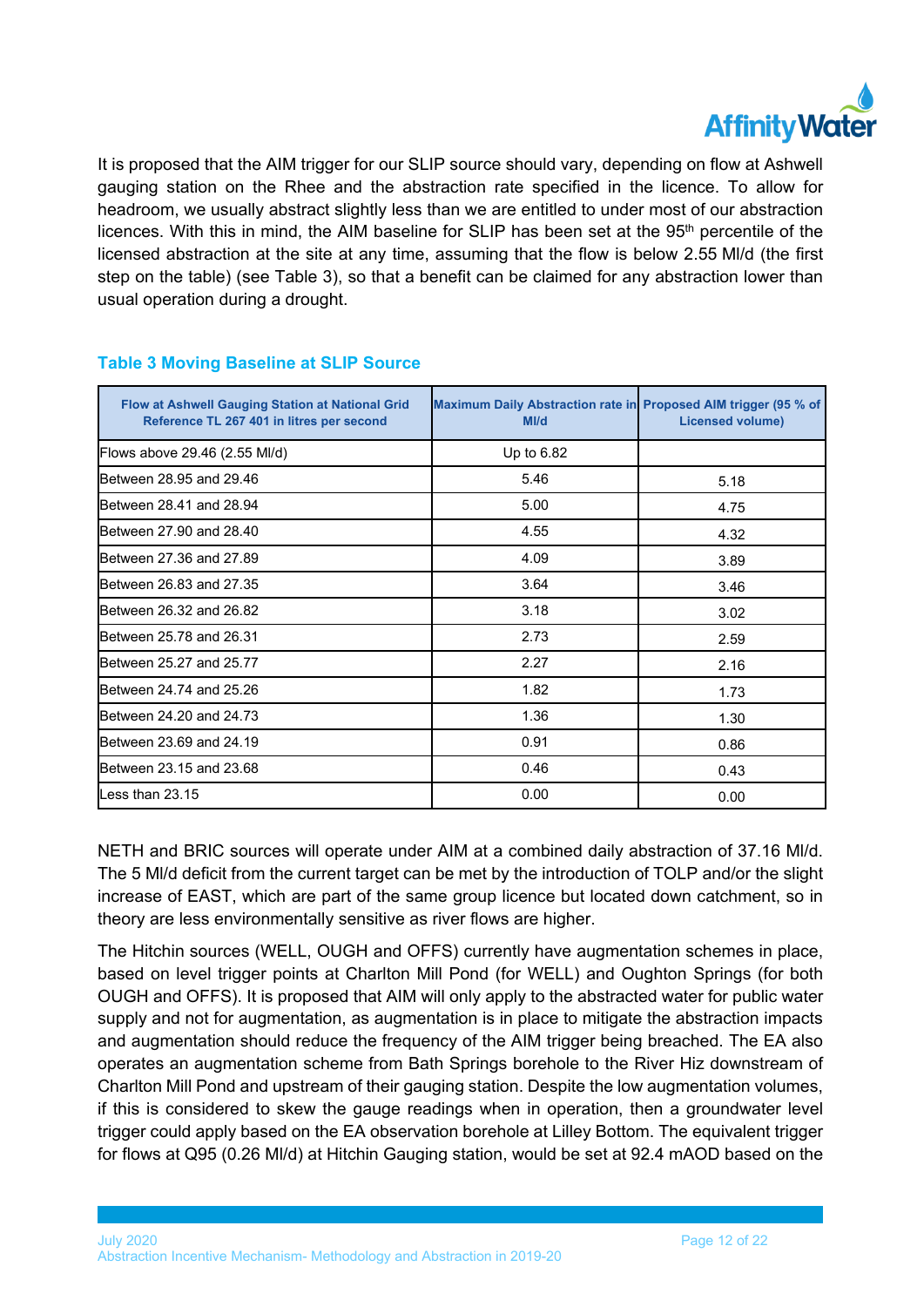

relationship between the groundwater level hydrograph and the river gauge as shown in [Figure](#page-12-0) 



#### <span id="page-12-0"></span>**Figure 1: Relationship between River Flows at Hitchin Gauging Station and Groundwater Levels at Lilley Bottom Observation Borehole**

The Mimram source (DIGS) will operate under AIM at the baseline abstraction of 7.53 Ml/d, based on the Q95 trigger flow at Panshanger Gauging Station. Since September 2017, FULL (also in the Mimram catchment) has been licensed to abstract a small volume of water (<2 Ml/d), under low groundwater conditions for flood management purposes and during such periods, the licence is aggregated with DIGS, to ensure that the 9.09 Ml/d sustainability reduction in the Mimram catchment abstraction remains. As a result, the aggregated abstraction for the two sources is reported on AIM.

The Ver sources (HOLY and MUDL) will operate under AIM at the combined output of 17.72 Ml/d. Since MUDL is considered operationally as an additional borehole for HOLY and due to their close proximity, it is proposed that the combined AIM baseline will apply instead of the individual baseline values, in order to allow operational flexibility during low flow periods. As discussed earlier, it is proposed that AIM will not apply for BOWB since the source has had its licence revoked due to sustainability reductions as of the 1 April 2016.

The Gade sources (MARL and PICC) previously operated under AIM at the combined output of 20.14 Ml/d. Following the April 2018 sustainability reduction, the new combined AIM baseline for the two sources is 14.06 Ml/d, equivalent to the combined post-reduction annual licensed rates at the two sources. As the combined daily licence at the two sources is 19.06 Ml/d, the AIM baseline will serve to discourage peak abstraction if low flows coincide with a high demand period.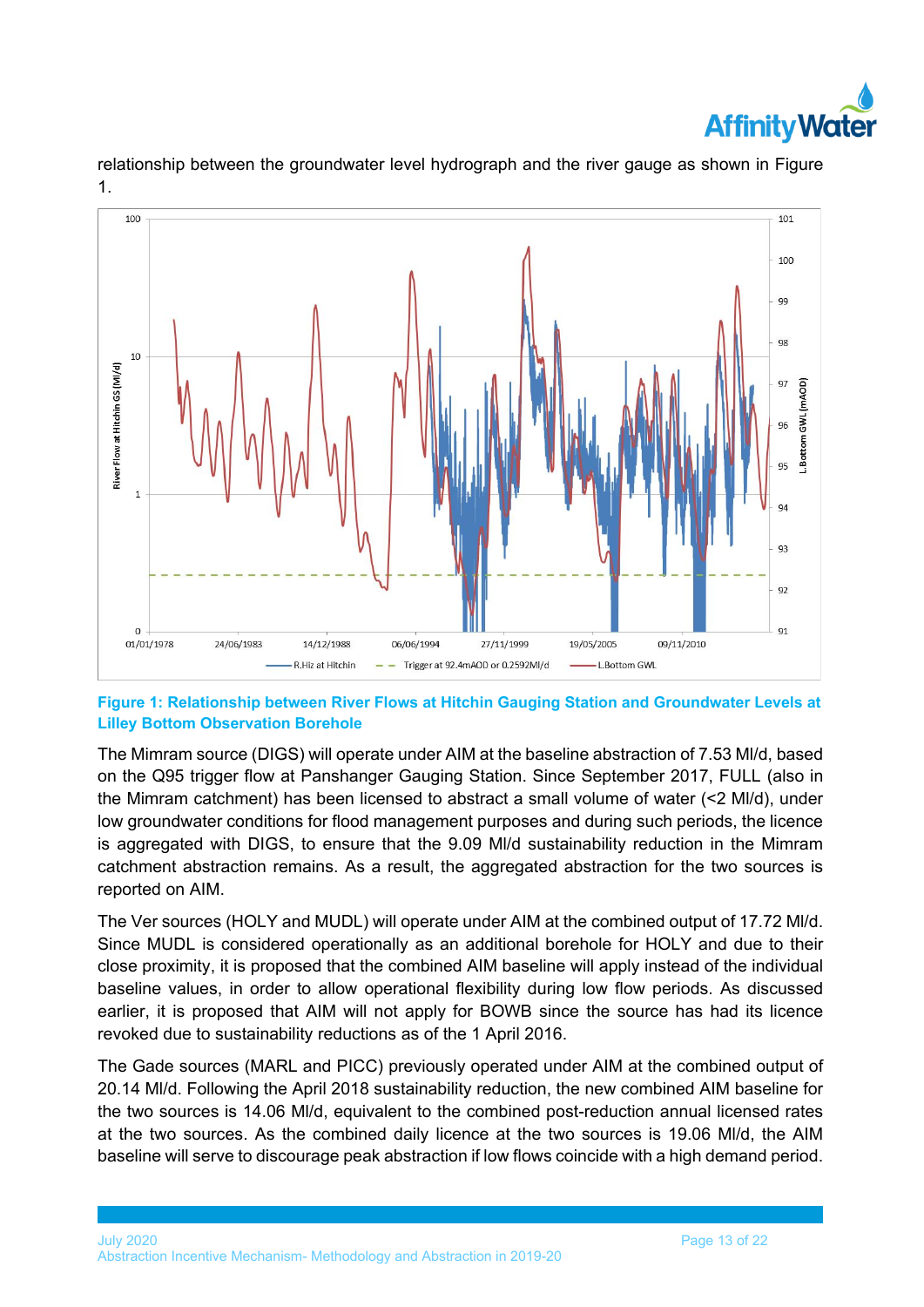

Following the 2018 sustainability reduction, AMER will operate under AIM at the baseline abstraction of 4 Ml/d. This is equivalent to the post-reduction annual licensed rate. CHAL was previously included in the AIM assessment for the Misbourne catchment but has now been removed following discussions with the Environment Agency.

WHIH source is included in AIM with a baseline of 2 MI/d. This is equal to the post-sustainability reduction annual licensed rate and similar to the Gade sources, the considerable difference between peak and average licensed conditions would serve to discourage peak use during low flow periods.

CHES source will operate under AIM at the abstraction baseline of 4.08 Ml/d as calculated by the AIM methodology for flow in the Chess reaching Q95 values at the Rickmansworth gauge. It needs to be noted though that if the CHAR source is out of supply due to high nitrates, the AIM will not apply for CHES as they are both in the same catchment area. In this case, the river would theoretically benefit from CHAR being out of supply (DO of 1.78 Ml/d).

HUGH source has had a sustainability reduction imposed on the 1 April 2017 (full closure). As such, going forward, AIM will cease to apply.

The Upper Lea sources (RUNL Chalk and PERI) are being considered for sustainability reductions in AMP7. It is proposed that the combined AIM baseline of the two sources will be 9.94 Ml/d until the reductions are implemented. If the reductions are no longer required based on the monitoring results, the sources could be removed from the AIM list.

BUCM source has a licence condition that requires augmentation to the River Dour during low flow periods. However, since both this and PRIM are located in the same part of the catchment, it is proposed that when the trigger is reached at Crabble Mill gauge, that both sources will operate under AIM at the combined abstraction of 6.50 Ml/d. This was adopted based on the anticipated increased demand in this zone due to housing developments. This volume is still lower than the combined DO for the two sources by 0.5 Ml/d. It needs to be noted, that as mentioned above for sources that have river support schemes, the AIM baseline will apply to the volume of water into supply and not the augmentation volume. This will apply to BUCM only as there is no augmentation capability from PRIM.

DENG source will operate at the AIM baseline of 6 Ml/d as per the new average licence implemented on the 1 April 2015. This is a voluntary licence reduction by 3 Ml/d at average (previous licence at 9 Ml/d average), so the AIM baseline is adjusted to reflect the new operational pattern.

All triggers and AIM abstraction baseline values for the AIM sources are shown in [Table 4.](#page-14-0) It should be noted that both the triggers and the baseline values are subject to consultation and may need to be reviewed following this procedure. At present, they are thought to be robust based on the current knowledge of the catchments and the historic and future use of the sources under low flow conditions. Periodic reviews of the AIM sites will take place in order to validate both the triggers and the abstraction values. The review of the AIM sites for the financial year of 2019-20 is discussed in Section 4.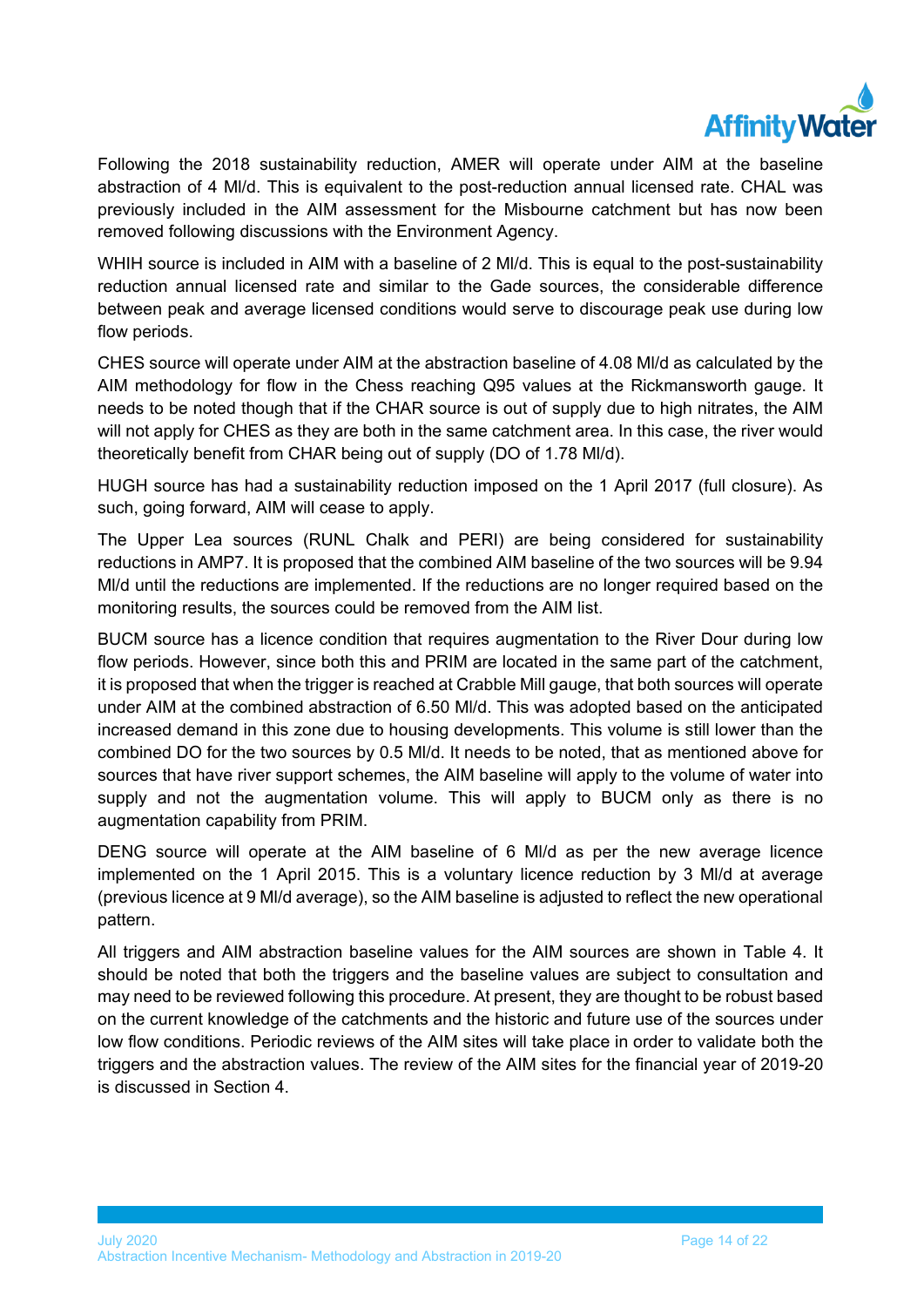

<span id="page-14-0"></span>

| <b>Table 4. AIM Baseline Abstraction versus Triggers</b> |
|----------------------------------------------------------|
|----------------------------------------------------------|

| <b>Source</b>               | <b>Catchment</b> | <b>Combined</b><br><b>AIM baseline</b><br>(MI/d) | <b>AIM baseline</b><br>(MI/d)     | Average<br><b>Deployable</b><br><b>Output</b><br>(MI/d) | <b>Operational Site</b><br><b>Target</b><br>(MI/d) |
|-----------------------------|------------------|--------------------------------------------------|-----------------------------------|---------------------------------------------------------|----------------------------------------------------|
| <b>BRIC</b>                 | Colne            |                                                  | 18.65                             | 14.00                                                   | 15.00                                              |
| <b>NETH</b>                 |                  | 37.16                                            | 18.51                             | 28.00                                                   | 27.00                                              |
| WELL                        |                  | 0.84                                             | 0.84                              | 1.15                                                    | 1.70                                               |
| <b>OUGH</b>                 | Hiz              |                                                  | 4.43                              | 4.10                                                    | 4.55                                               |
| <b>OFFS</b>                 |                  | 5.03                                             | 0.60                              | 0.00                                                    | 1.00                                               |
| DIGS (aggregated with FULL) | Mimram           | 7.53                                             | 7.53                              | 7.88                                                    | 8.00                                               |
| <b>HOLY</b>                 | Ver              | 17.72                                            | 10.29                             | 8.20                                                    | 8.00                                               |
| <b>MUDL</b>                 |                  |                                                  | 7.43                              | 10.03                                                   | 10.00                                              |
| <b>MARL</b>                 | Gade             |                                                  | 8.34                              | 8.34                                                    | 8.34                                               |
| <b>PICC</b>                 |                  | 14.06                                            | 5.72                              | 5.72                                                    | 5.72                                               |
| AMER                        | Misbourne        | 4.00                                             | 4.00                              | 4.00                                                    | 4.00                                               |
| WHIH                        | Beane            | 2.00                                             | 2.00                              | 2.00                                                    | 2.00                                               |
| <b>CHES</b>                 | Chess            | 4.08                                             | 4.08                              | 5.22                                                    | 5.22                                               |
| PERI                        | Upper Lee        | 9.94                                             | 3.36                              | 4.19                                                    | 4.50                                               |
| <b>RUNL Chalk</b>           |                  |                                                  | 6.58                              | 6.30                                                    | 6.30                                               |
| <b>SLIP</b>                 | Rhee             | 95% of licensed<br>abstraction                   | 95% of<br>licensed<br>abstraction | 0.00                                                    | 4.50                                               |
| PRIM                        | Dour             |                                                  | 2.50                              | 3.00                                                    | 2.50                                               |
| <b>BUCM</b>                 |                  | 6.50                                             | 4.00                              | 4.00                                                    | 3.50                                               |
| <b>DENG Gravels</b>         | <b>DENG</b>      | 6.00                                             | 6.00                              | 4.65                                                    | 5.00                                               |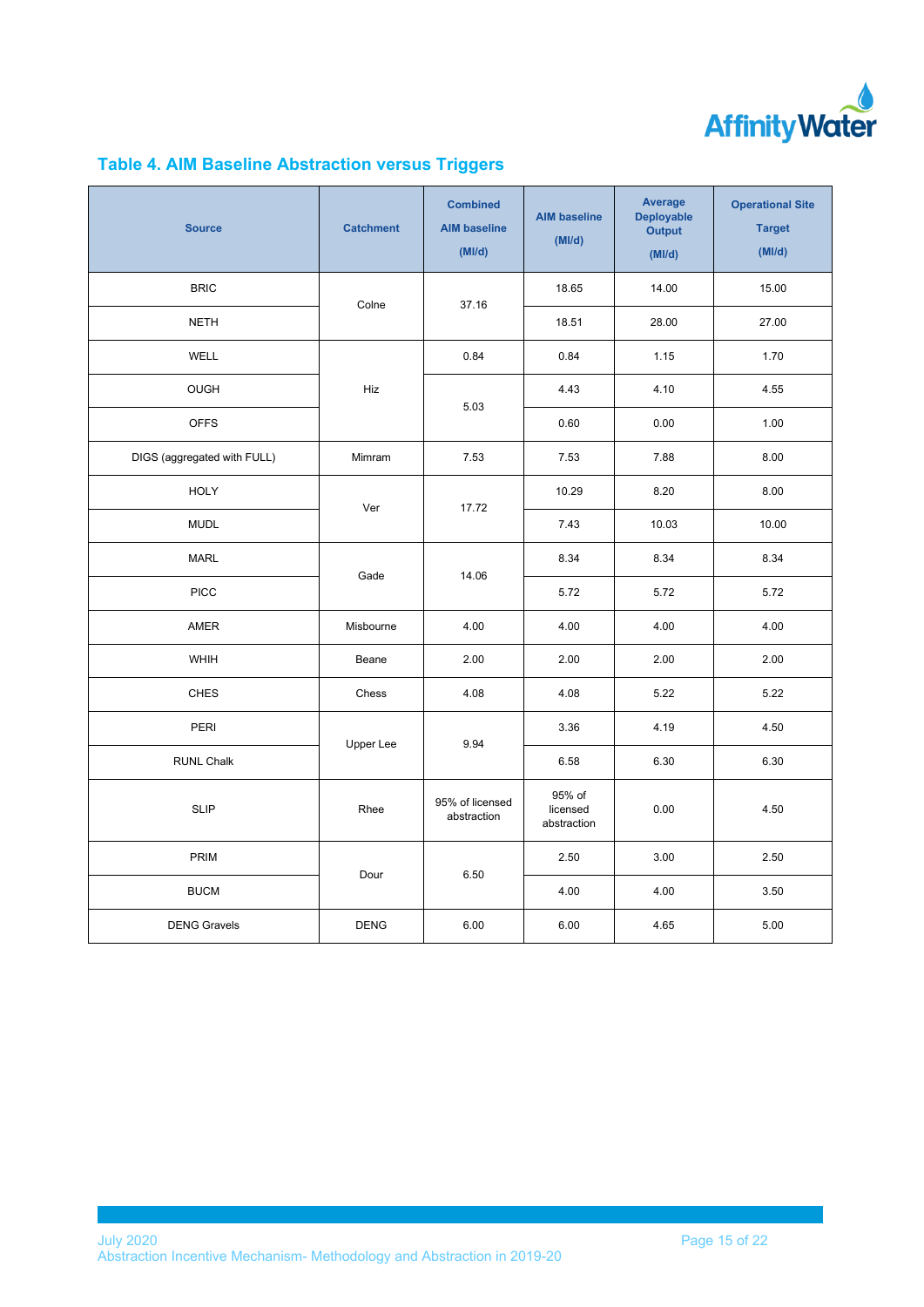

### <span id="page-15-0"></span>**4 Abstraction in 2019-2020 versus AIM Baseline**

A periodic review of the AIM triggers and baseline abstraction is undertaken on a quarterly and annual basis in order to validate the selected values. [Table 5](#page-15-1) below shows the actual abstraction figures for 2019-20 against the AIM baseline values.

| <b>Source</b>                    | <b>Catchment</b> | <b>Combined</b><br><b>AIM</b><br>baseline<br>(MI/d) | <b>AIM</b><br>baseline<br>(MI/d)  | <b>Actual Abstraction</b><br>(2019/20)<br>(MI/d) |            | <b>AIM</b><br><b>Performance</b><br>(MI) | <b>Normalised AIM</b><br><b>Performance</b> | <b>Number of</b><br>days flow<br>below the<br>trigger |
|----------------------------------|------------------|-----------------------------------------------------|-----------------------------------|--------------------------------------------------|------------|------------------------------------------|---------------------------------------------|-------------------------------------------------------|
| <b>BRIC</b>                      | Colne            | 37.16                                               | 18.65                             | 15.44                                            | 36.31      | <b>NA</b>                                | <b>NA</b>                                   | 0                                                     |
| <b>NETH</b>                      |                  |                                                     | 18.51                             | 20.87                                            |            |                                          |                                             |                                                       |
| WELL                             |                  | 0.84                                                | 0.84                              | $1.21$ (minus<br>augmentation)                   |            | $+55.68$                                 | $+0.35$                                     |                                                       |
| <b>OUGH</b>                      | Hiz              | 5.03                                                | 4.43                              | 0.00 (excludes<br>augmentation)                  | 0.71       | $-840.96$                                | $-0.87$                                     | 192                                                   |
| <b>OFFS</b>                      |                  |                                                     | 0.60                              | 0.71                                             |            |                                          |                                             |                                                       |
| <b>DIGSI plus</b><br><b>FULL</b> | Mimram           | 7.53                                                | 7.53                              | 7.79                                             |            | $-8.80$                                  | $-0.03$                                     | 40                                                    |
| <b>WHIH</b>                      | Beane            | 2.00                                                | 2.00                              | 1.97                                             |            | $-0.30$                                  | $-0.03$                                     | 5                                                     |
| <b>HOLY</b>                      | Ver              | 17.72                                               | 10.29                             | 7.93                                             | 16.59      | $-0.64$                                  | $-0.001$                                    | 32                                                    |
| <b>MUDL</b>                      |                  |                                                     | 7.43                              | 8.66                                             |            |                                          |                                             |                                                       |
| <b>MARL</b>                      | Gade             | 14.06                                               | 8.34                              | 0.13                                             | 13.27      | $-53.94$                                 | $-0.06$                                     | 62                                                    |
| <b>PICC</b>                      |                  |                                                     | 5.72                              | 13.14                                            |            |                                          |                                             |                                                       |
| AMER                             | Misbourne        | 4.00                                                | 4.00                              | 2.82                                             |            |                                          | $+0.035$                                    | 30                                                    |
| <b>CHES</b>                      | Chess            | 4.08                                                | 4.08                              | 3.37                                             |            | $-30.38$                                 | $-0.15$                                     | 49                                                    |
| PERI                             | Upper Lea        | 9.94                                                | 3.36                              | 3.28                                             | 6.17       | $-870.75$                                | $-0.41$                                     | 215                                                   |
| <b>RUNL Chalk</b>                |                  |                                                     | 6.58                              | 2.89                                             |            |                                          |                                             |                                                       |
| <b>SLIP</b>                      | Rhee             | 95% of<br>licensed<br>abstraction                   | 95% of<br>licensed<br>abstraction | 2.33 (excluding<br>augmentation)                 |            | $-108.77$                                | $-1.77$                                     | 42                                                    |
| PRIM                             |                  |                                                     | 2.50                              | 1.38                                             |            |                                          |                                             |                                                       |
| <b>BUCM</b>                      | Dour             | 6.50                                                | 4.00                              | 2.55 (minus<br>augmentation)                     | 3.93       | $-203.04$                                | $-0.43$                                     | 72                                                    |
| <b>DENG Gravels</b>              | <b>DENG</b>      | 6.00                                                | 6.00                              | 4.01                                             |            | <b>NA</b>                                | <b>NA</b>                                   | $\pmb{0}$                                             |
|                                  |                  |                                                     | <b>TOTALS</b>                     |                                                  | $-2,057.7$ | $-3.37$                                  |                                             |                                                       |

#### <span id="page-15-1"></span>**Table 5. AIM baseline Abstraction versus Actual Abstraction in 2019-20**

July 2020 Page 16 of 22 Abstraction Incentive Mechanism- Methodology and Abstraction in 2019-20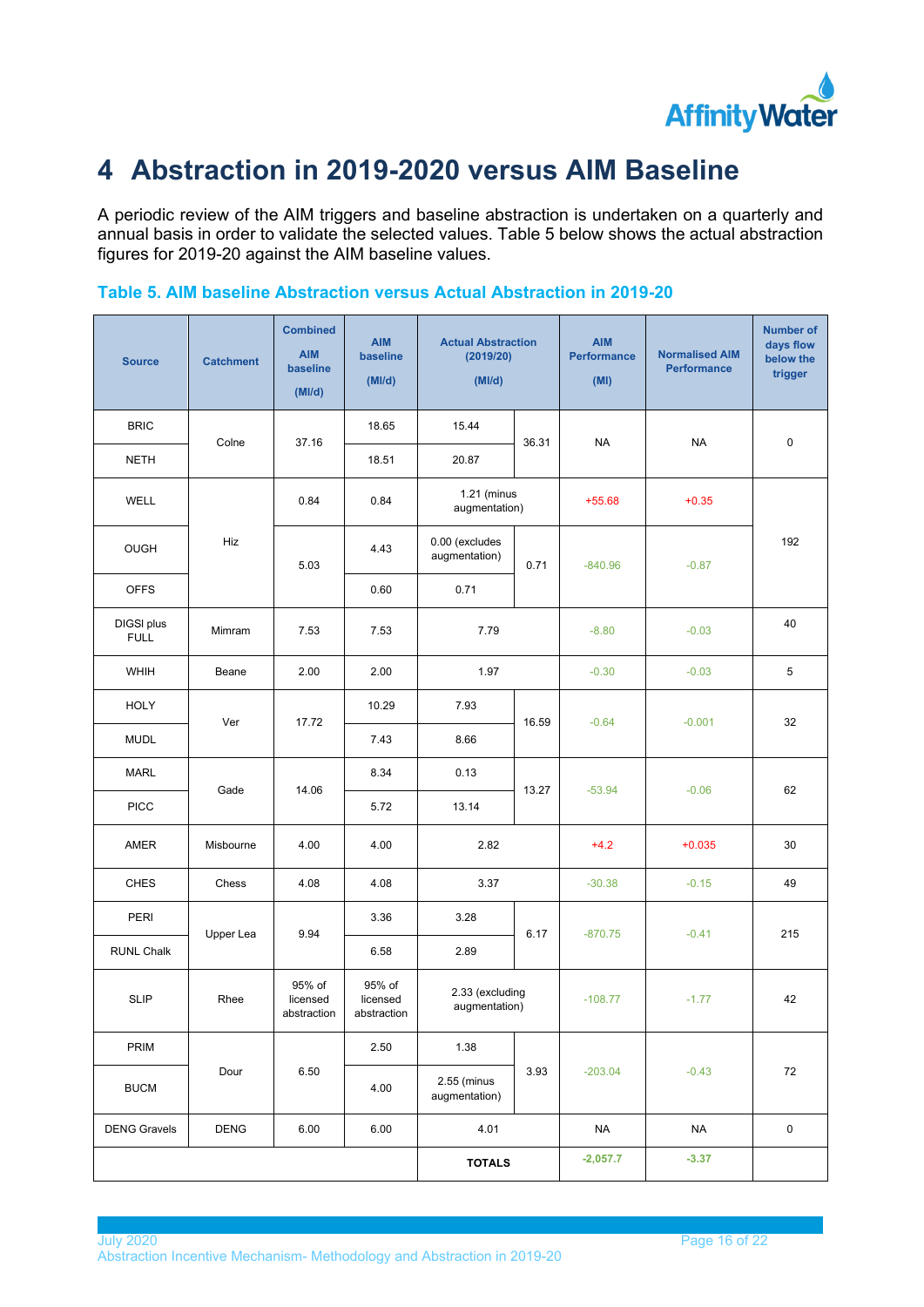

Background groundwater levels were below the long-term average (LTA) from August 2016 to February 2020 [\(Figure 2\)](#page-16-0) and were below the drought zone 2 curve during the periods of January 2017 - April 2018 and November 2018 – February 2020. Groundwater levels recovered to some extent in early 2018 and were in drought zone 1 between April 2018 and November 2018 as a result of significant winter/spring rainfall. The levels peaked in June 2018, about halfway between the drought zone 1 and drought zone 2 curves, before receding, more quickly than the LTA. This caused them to cross into drought zone 2 once more in November 2018. Groundwater levels crossed into drought zone 3 in July 2019. Then there was rapid recovery out of drought zone 3 from October 2019 when levels followed an exponential trend crossing the drought zone 2 curve in December 2019 and the drought zone 1 curve in January 2020. Levels exceeded the LTA from February 2020. This was due to significant winter rainfall and rapid recovery during the 2019-20 recharge period with levels remaining above drought zone 1 and the LTA on 31 March 2020. Despite the recovery in groundwater levels from October 2019 to the end of March 2020, more AIM triggers were active in the reporting period 2019-20 than in 2018-19. AIM was active in five catchments in 2018-19 compared to ten catchments in 2019-20. Groundwater levels in the summer of 2018 peaked between the drought zone 1 and drought zone 2 curve, however levels in 2019 declined to a low point in August/September 2019 just under drought zone 3.



#### <span id="page-16-0"></span>**Figure 2: Background Groundwater Level Fluctuations Measured at the Environment Agency Observation Borehole at Lilley Bottom**

[Table 5](#page-15-1) states the number of days in 2019-20 that each AIM trigger was active. This can be used to assess how sensitive each trigger is to drought and how spatially variable a drought is. It can be seen that the Upper Lea trigger was active for the most days during 2019-20 (215 days), followed by the Hiz (192 days) and the Dour (72 days). Flow in the Gade was below the trigger for 62 days during 2019-20, whilst flow in the Chess dipped below the trigger at Rickmansworth gauge for 49 days. In addition, the Rhee trigger was active for 42 days, the Mimram for 40 days, the Ver for 32 days and the Misbourne for 30 days. The Beane trigger was only active for 5 days.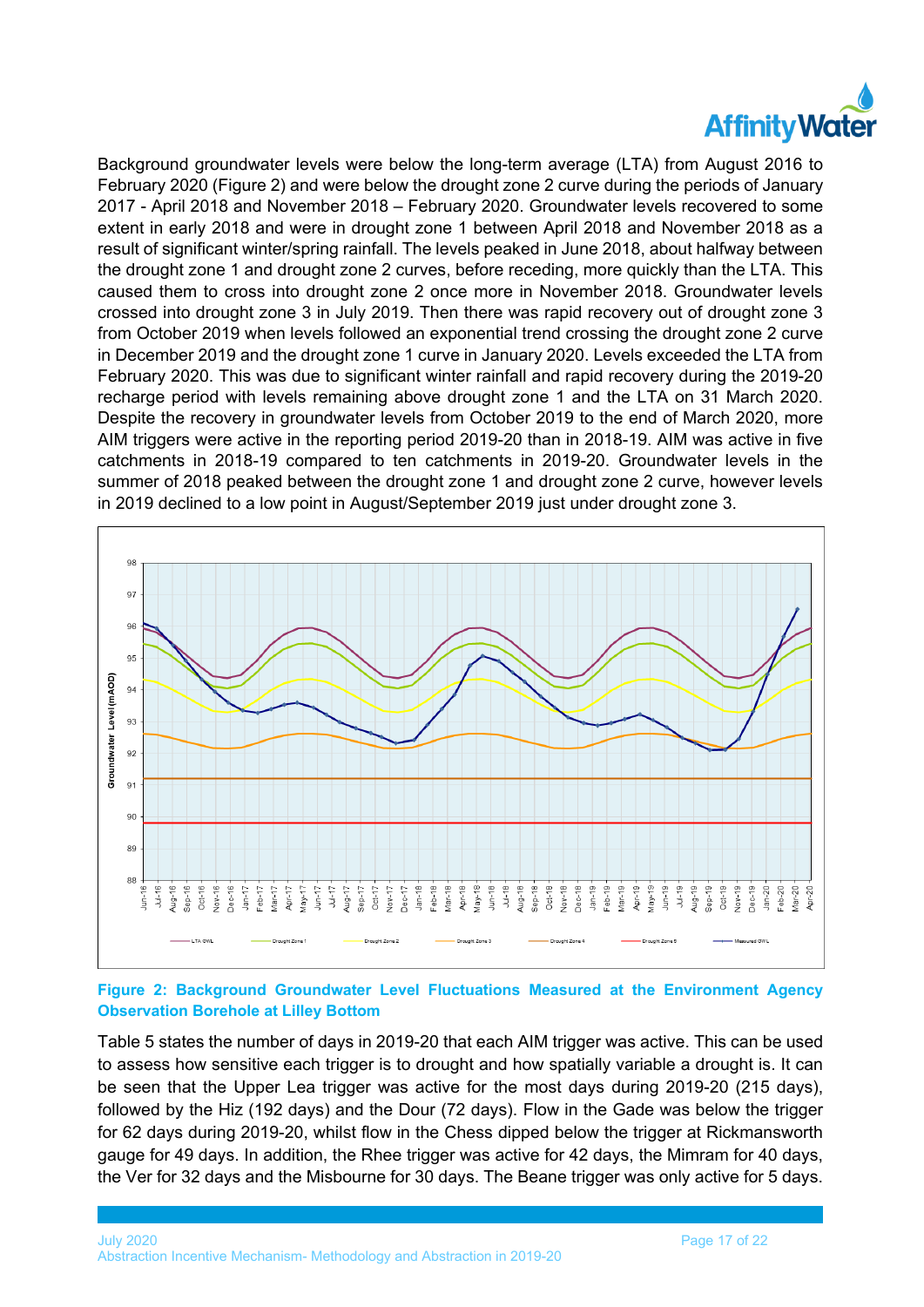

Flows in the Colne are artificially maintained by STW discharge and this sustained them above the trigger throughout 2019-20, despite the low Chalk groundwater levels. The length of time that the triggers were active for the Rhee and Hiz, particularly the Hiz despite flow augmentation during this time, points to potentially more severe drought conditions in the catchments of the northern flowing Chalk streams in our Central region (Rivers Cam, Hiz, Ivel, Rhee and Purwell).

As specified in the AIM guidelines document from Ofwat, the AIM performance is measured based on the difference between the actual and the baseline abstraction, multiplied by the number of days when flows were at or below the trigger threshold (see equation below).

AIM performance in Ml = (average daily abstraction during period when flows are at or below the trigger threshold - baseline average daily abstraction during period when flows are at or below the trigger threshold) \* length of period when flows are at or below the trigger threshold.

In order to allow for comparison of the AIM performance between abstraction sites, either within the company or between water companies, the performance on the AIM is normalised by the baseline average daily abstraction and the length of time for which flows were at or below the trigger threshold. This is because the guidelines suggest that a performance of -1Ml is better if the AIM baseline is smaller or if the period for which flows are at or below the trigger threshold is shorter. The equation for the Normalised AIM performance is given below as proposed by Ofwat.

Normalised AIM performance = AIM performance / (baseline average daily abstraction \* length of period when river flows are at or below the trigger threshold)

As such, when applying the two equations above to measure the AIM performance and the normalised AIM performance for RUNL Chalk and PERI for 2019-20, the AIM performance is - 870.75 Ml and the normalised performance is -0.41. The negative figure signifies an improved performance as average abstraction was lower than the baseline, over the 215 days that AIM was in effect, equating to an outperformance of 4.05 Ml/d. This is the highest outperformance figure of all of the AIM sources. Both of these sources are situated in the Upper Lea catchment. The under-abstraction compared to the AIM baseline is mainly attributed to the outage at RUNL Chalk up to May 2019 due to water quality issues. Abstraction recommenced in May 2019 but at a lower rate to the historic abstraction, due to blending restrictions at CHAU, for water quality compliance.

For the 192 days that the AIM trigger was in effect in the Hiz catchment, the AIM performance at WELL was +55.68 Ml and the normalised AIM performance was +0.35. This signifies that after subtracting the volume of water used for augmentation, we abstracted 0.29 Ml/d more than we have done during previous droughts. The AIM performance at our OUGH and OFFS sources was -840.96 Ml and the normalised AIM performance was -0.87. This is mainly attributed to the longrunning outage at OUGH due to high nitrate concentrations.

The flow in the Gade at Croxley Green was below the AIM trigger for 62 days during 2019-20. The AIM performance score was -53.94 Ml and the normalised AIM score was -0.06. This equates to an outperformance of 0.87 Ml/d.

SLIP source is assessed based on the trigger at Ashwell gauging station on the Rhee. Flow here was below the trigger for 42 days during 2019-20. During this time, our AIM score was -108.77 Ml and our normalised AIM score was -1.77, suggesting that we abstracted on average 2.59 Ml/d less than the rolling AIM baseline each day the trigger was in effect. The negative figure signifies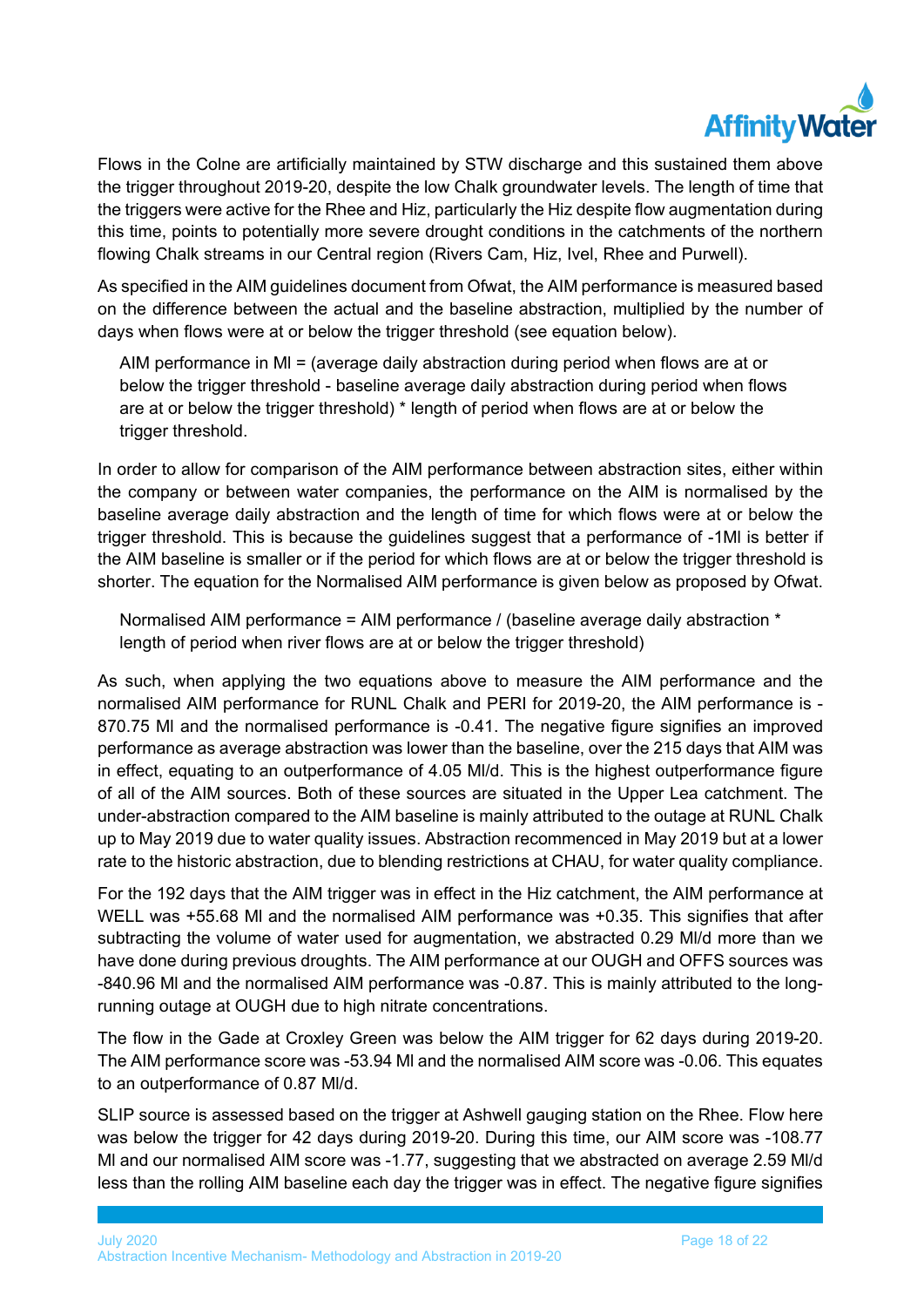

an improved performance as average abstraction was lower than the baseline. The figures for the previous annual assessment (2018/19) were high in comparison at +21.36 Ml and a normalised AIM score of +2.68. The large normalised AIM score was generated in 2018/19 because we abstracted significantly over the AIM trigger for a short period of time without having been asked by the EA to cut back abstraction as per the licence condition. There is also a two-day grace period on the SLIP licence in which to implement a reduction. This suggests that the source has been managed more effectively this year (2019/20), as a good normalised AIM score was generated.

The AIM trigger was active in the Dour catchment, based on the flow at Crabble Mill, for 72 days during 2019-20. The AIM performance during this period was -203.04 Ml and our normalised AIM performance was -0.43. This equates to a daily outperformance of 2.82 Ml/d compared to historic drought periods.

The AIM trigger was active in the Chess catchment for a total of 49 days during 2019-20. During this time, our AIM performance score was -30.38 Ml and our normalised AIM performance was -0.15. This suggests that we abstracted on average 0.62 Ml/d less than the AIM baseline each day the trigger was in effect.

The AIM trigger was in effect for 30 days in the Misbourne catchment during 2019-20. As such, the AIM performance score was +4.2 Ml and the normalised AIM performance score was +0.035. This equates to abstracting 0.14 Ml/d more for the duration when the trigger was in effect (July and August 2019). As the overperformance was limited to July and August 2019, this may be a result of high demand in summer 2019.

The AIM trigger was in effect in the Ver catchment, based on the flow at Colney Street, for 32 days during 2019-20. During this period, the AIM performance score was -0.64 Ml and our normalised AIM performance score was -0.001. This equates to abstracting 0.02 Ml/d less on average for the duration of the trigger being active. This shows that the daily average abstraction when flow was below the trigger and the combined AIM baseline figure were almost equal.

The Beane catchment AIM trigger was only in effect for 5 days during the 2019/20 period. The AIM performance during this period was -0.3 Ml and our normalised AIM performance was -0.03. This suggests that we abstracted on average 0.06 Ml/d less than the AIM baseline each day the trigger was in effect. Similarly, to the Ver catchment, this shows that the daily average abstraction when flow was below the trigger and the combined AIM baseline figure were almost equal.

For the 40 days that the AIM trigger was active in the Mimram catchment, the AIM performance score was -8.8 Ml and the normalised AIM performance was -0.03 for 2019/20. This is equivalent, on average, to abstracting 0.22 Ml/d less for the duration of the trigger being in effect.

The DENG trigger was not activated during 2019-20.

In summary, for the 16 AIM sources that the trigger was reached during 2019-20, the global AIM performance was -2,057.7 Ml and the global normalised AIM performance was -3.37. This suggests that the company met and exceeded the AIM performance figures for this period.

Following the quarterly and annual review of the AIM triggers and baseline abstractions, it appears that they are robust and representative of the catchment status. The validity of the triggers and baseline abstraction is constantly monitored, and the next AIM performance review will take place in July 2020 for Q1 of 2020-21.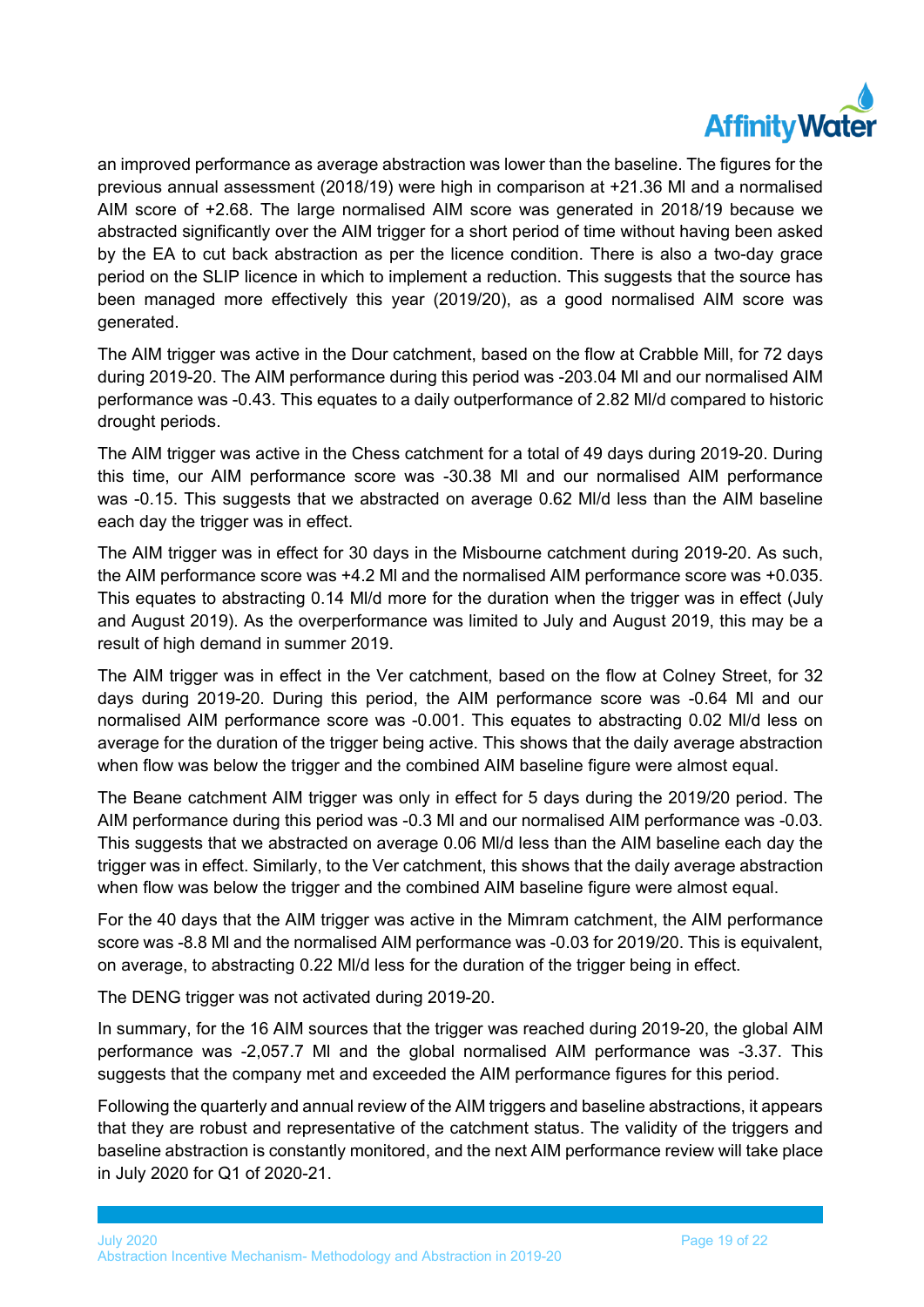